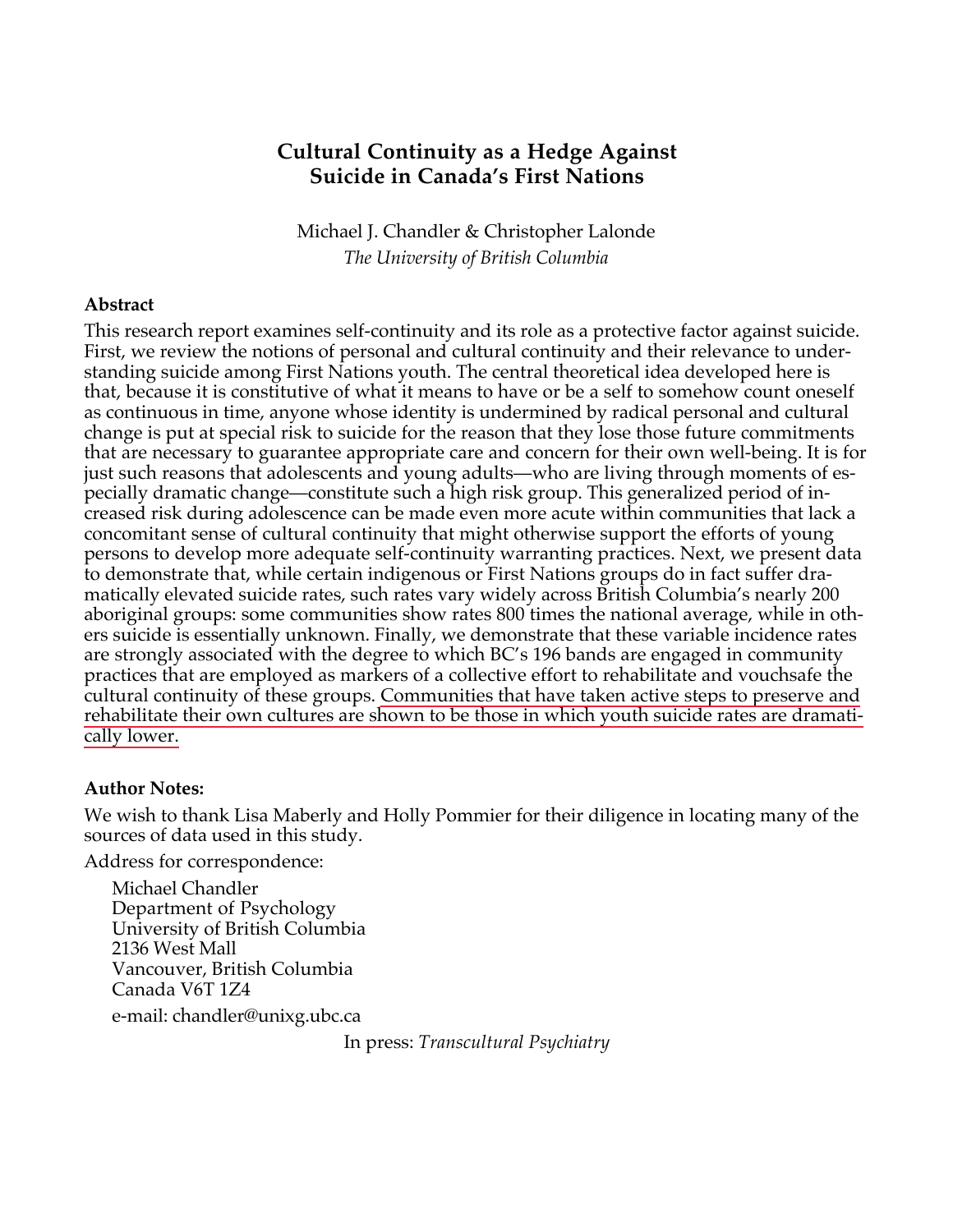## **Cultural Continuity as a Hedge Against Suicide in Canada's First Nations**

This research report, which is all about self-continuity and its role as a protective factor against suicide, comes in three parts. One of these, told as a cautionary tale against all loose generalizations about aboriginal society as a whole, works to make the point that, while certain indigenous or First Nations groups do suffer rates of youth suicide that are among the highest of any culturally identifiable group in the world (Kirmayer, 1994), it is also true that the incidence of such suicides varies dramatically across British Columbia's nearly 200 aboriginal groups. Some communities, we demonstrate, show rates some 800 times the national average, while in others suicide is essentially unknown. A second part goes on to demonstrate that these variable incidence rates are strongly associated with the degree to which BC's 196 bands are engaged in community practices that are interpreted here as markers of a collective effort to rehabilitate and vouchsafe the cultural continuity of these groups. The remaining part, and the one with which we begin, reviews our efforts to get clear about the axial notions of personal and cultural continuity, and how our search for some way of understanding youth suicide has come to turn upon them.

### **PART I**

### **Personal & Cultural Continuity**

It is, no doubt, in some measure just because those who are left dead by their own hand are necessarily lost to most other kinds of data collection strategies, that epidemiologists concerned with suicide are typically reduced to trolling through whatever sea of demographic variables dead people ordinarily leave in their wake. As a result, most problem-focused studies aimed at identifying risk factors associated with suicide have tended to be largely atheoretic, data driven enterprises, ordinarily concerned with whatever correlational bits and pieces manage to get caught up in their actuarial nets. In contrast, the research to be reported here is not like that. What we mean to describe instead is the end product of a heavily theory-laden and concept driven program of research into the usual process of adolescent identity development—a project that only gradually and reluctantly backed its way into the troubled waters of risk research. It did so, as we will show, by following a thread that began with a normative study of the self-continuity warranting practices of standard-issue adolescents, and ends, where we stand, awash in the brutal epidemic of suicide among First Nations youth.

Because it is far from obvious why the study of young people's beliefs about personal persistence, or self-continuity, might recommend itself as a vehicle for getting closer to an understanding of how cultural continuity might serve as a protective factor against suicide, the balance of these introductory remarks are given over to linking up these seemingly disparate matters. In miniature, the argument, to be more carefully unfolded in the paragraphs to follow, goes roughly like this. At least as it is taught in standard Euro-American intellectual history (e.g., Cassirer, 1923; Habermas, 1991), any followable conception of self or personhood necessarily presupposes some summing across the inevitable changes that time has in store for each of us. Any account of selfhood that lacked provisions for linking each of us up with the persons we have once been, and are now in the process of becoming, would, consequently, prove fundamentally nonsensical.

However constitutive self-continuity may be for our ordinary adult conceptions of persons, children, it would appear, are not born into the world with their own especially high minded understanding of how such arguments in favor of self-continuity are meant to work. Rather, they tend instead to proceed only gradually and fitfully toward first one and then another increasingly mature way of warranting their own continuous identity. En route toward the construction of some acceptably grown-up way of thinking about personal persistence, children and youth regularly abandon the outgrown skins of their own still earlier ways of finding sameness within change and so, until newly refitted with some next-generation means of connecting the future to the past, are often temporarily left without a proper sense of care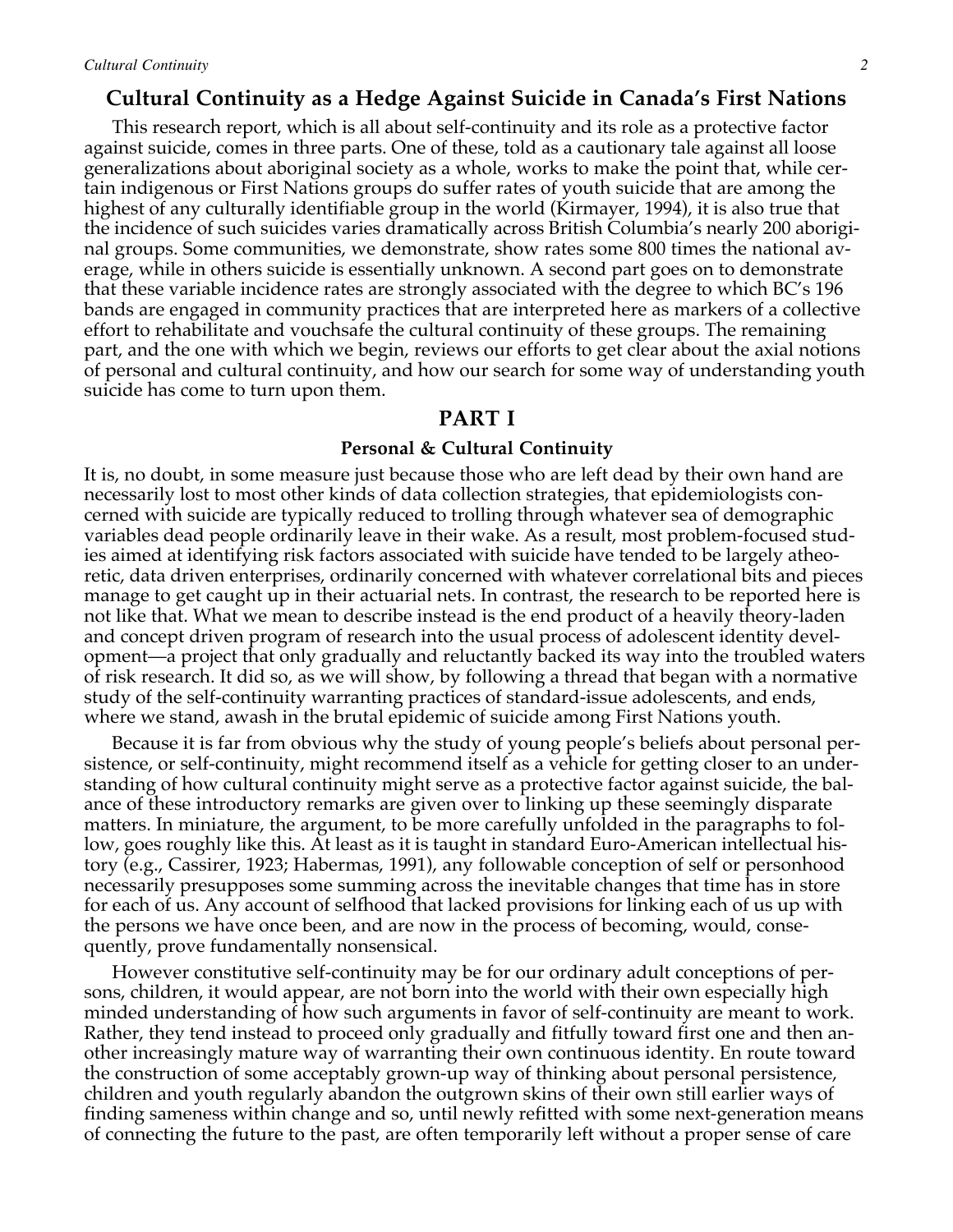and concern for the person they are otherwise in the process of becoming. Under such transitional circumstances, when self-continuity has temporarily gone missing, suicide newly becomes a "live option" for the reason that the dead person in question would scarcely count as them.

With respect to all of the prospective circumstances that are most likely to aggravate the problem of maintaining a sense of self-continuity, two difficulties, in particular, stand out as especially troublesome. One of these is composed of all those often dramatic adolescent changes that make up the usual transition to adulthood. The other is more circumstantial, and arises whenever one's culture, out of which the particulars of one's identity are necessarily composed, is also thrown into serious disarray. In either case the grounds upon which a coherent sense of self is ordinarily made to rest are cut away, life is made cheap, and the prospect of one's own death becomes a matter of indifference. These, at least, are the expectations that have brought us to the hypothesis that the steps being taken by certain First Nations communities to protect and rehabilitate the continuity of their own culture might be shown to work as protective factors against the current epidemic of suicide among native youth.

At least four things naturally follow from what has been said so far, all of which receive empirical support, either directly from the new data to be reported here, or from the larger program of research of which the present study is a part. One of these is that adolescents and young adults, who are classically understood to be undergoing a degree of personal change that seriously threatens their sense of self-continuity, should evidence a dramatically elevated rate of suicide and suicidal behavior. The second is that individual youth who are otherwise marked by a breakdown in their efforts to achieve a sense of personal continuity should be dramatically over-represented among those known to have made serious attempts on their own lives. Third, First Nations persons, who are generally acknowledged to have suffered a train of crippling assaults upon the continuity of their cultural lives should, as a group, be marked by typically high suicide rates. Finally, if lack of cultural continuity is indeed a risk factor for suicide, then First Nations communities that are actively engaged in preserving and restoring a sense of their own cultural continuity should demonstrate lower rates of youth suicide than do counterpart communities that are not engaged in such rehabilitative measures. The first and third of these propositions (i.e., that suicide rates will be dramatically higher for young persons, and for those whose culture is under siege) have so frequently been demonstrated to be true that they now constitute old news. The remainder (i.e., that suicidal adolescents will prove to be uniquely marked by an inability to sustain a sense of self-continuity; and that First Nations groups characterized by community efforts to achieve a greater sense of cultural continuity will show reduced suicide rates) are largely untested, and form the subject of our own ongoing research efforts.

Before turning to the particulars of these data, however, three matters, already briefly touched upon, require being set out more clearly. First, more needs to be said to clarify what is meant here by the notion of self-continuity. Second, because it is not widely known, the already available evidence linking failures in self-continuity and self-destructive behavior needs to be reviewed. Finally, some better case needs to be made in support of our contention that self and cultural continuity are necessarily bound up together.

### **What is Self-Continuity?**

Wary readers who find something dangerously esoteric about talk of self-continuity are well within their rights. As Harré (1979), Rorty (1976), and a host of other contemporary philosophers (Maclntyre, 1977; Wiggins, 1971) have pointed out, the job of working out how even the simplest of things, let alone impossibly complex human selves, might achieve some kind of enduring identity needs to be counted among the oldest and most intractable of philosophical problems. In light of such confusions, the wiser course might have been to stay as far away from the subject of self-continuity as possible. Or at least this would have been the case if it were not for the generally agreed upon facts: a) that the requirement that persons be seen to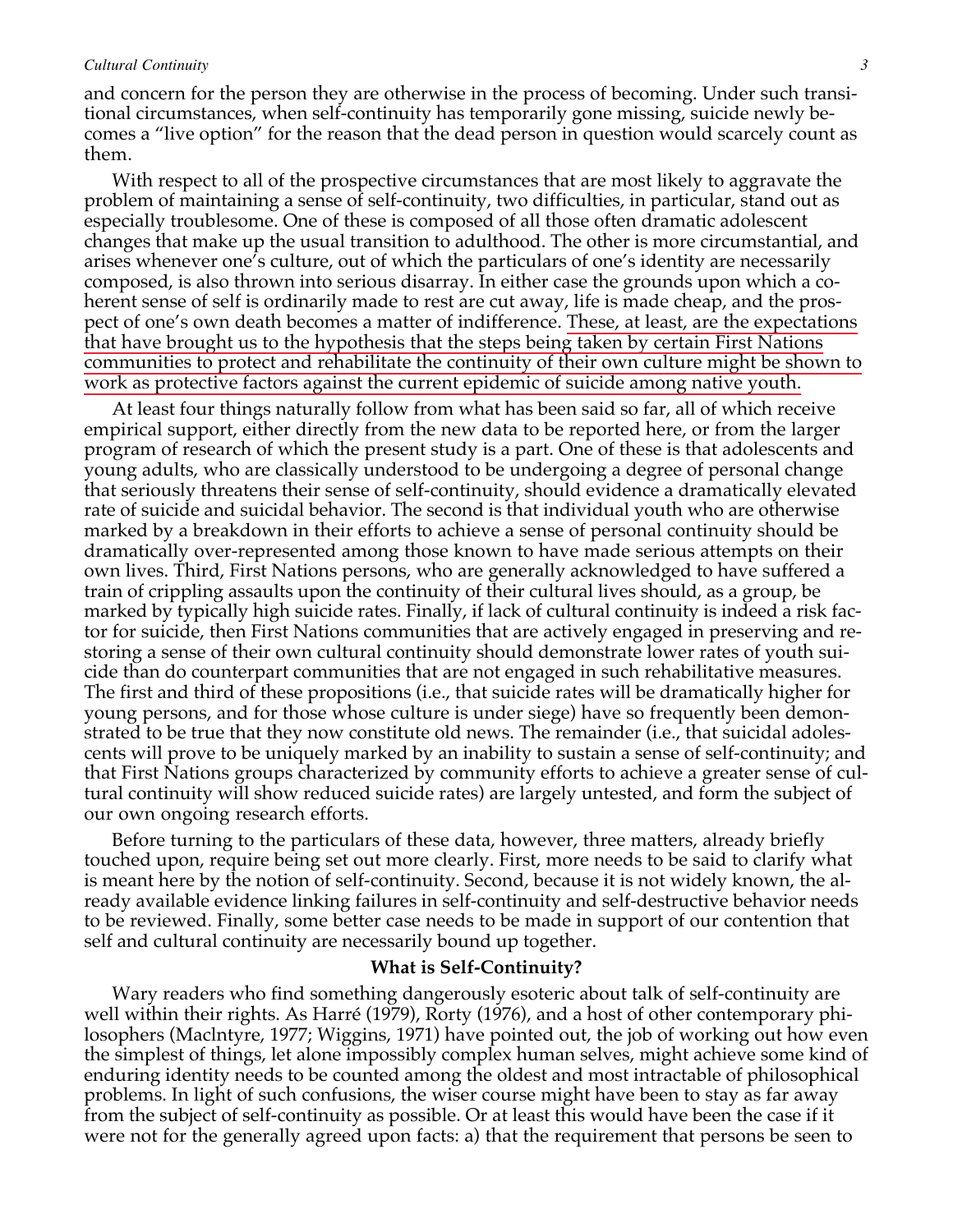persist in time is an immanent providence at work in all human affairs (Shotter, 1984); b) that the fundamental logic of the identity formation process necessarily understands each of us as self-identical (Haber, 1994); c) that a sense of personal continuity is not an elective "feature" of the self, but a "constitutive condition" of its coming into being (Habermas, 1991), and so stands as one of those things that everyone needs in some measure in order to count as a person at all (Cassirer, 1923); d) that personal persistence stands as a necessary condition over which even the term "self" could reasonably be allowed to operate (Shotter, 1984); e) that any notion of selfhood that was not held to be abiding in this diachronic sense would have no functional value in the operation of any human social order (Hallowell, 1955); and finally, f) that any society that failed to make provisions sufficient to permit the re-identification of persons across time would simply fail to function.

For philosophers, then, and for others officially charged with the task of working up generic accounts of human functioning, it all seems clear enough: any claim to selfhood that does not include some measure of self-continuity is fundamentally nonsensical (Luckman, 1976). What about putative owners of selves like you, like us? If losing track of one's self-continuity is to somehow figure as a reason in any chain of mental events leading to a decision to take one's own life, then it would also need to be experienced, one might suppose, as a personal necessity. Although, as Lifton (1974) points out, self-continuity may not always be an ordinary part of one's moment-by-moment conscious awareness, such convictions do appear to underlie and support the tone and quality of one's self-awareness. This is especially so, it is widely supposed, during times of crisis and transition when threats to one's continuity are most in evidence (Barclay & Smith, 1990). On such occasions—when, for example, we are brought up short by seeing an old photograph of ourselves, or by the recognition that we have just behaved in a way that was once deeply out of character—all of us do evidently feel the need to scramble for some discursive means with which to argumentatively redeem the implicit claim that, through thick and thin, we somehow go on being self-same. That is, all appearances to the contrary aside, we go on being committed to the proposition that the seemingly discontinuous bits that together form the archipelago of our changing selves are somehow either structurally equivalent, or otherwise functionally interchangeable.

If, each of us is under a primary definitional obligation to repeatedly work out some justificatory means of warranting our belief in our own personal persistence, then the prospect is raised that, as young persons develop more workable conceptions of their own identity, their ways of warranting their convictions about self-continuity might also change apace. At least, this has served as a guiding prospect in our search for possible age-graded changes in the ways that children and adolescents ordinarily think about their own and other people's personal persistence. So far, we and our co-workers (Ball & Chandler, 1989; Chandler & Ball, 1989; Chandler, Boyes, Ball & Hala, 1986; Chandler & Lalonde, 1994; Chandler & Lalonde, in press) have taken up such matters with upwards of 200 young persons. While this is not the place for a detailed recounting of the precise methods and procedures followed in these several studies, the broad outlines of our findings are clear enough. When apparent disjunctures in their selfpresentations were pointed out, our young subjects of every age quickly came forward with what they took to be good reasons as to why such evident changes could be discounted in ways that left untouched what they judged to be the underpinning continuities of their lives. Middle school children, for example, believed themselves to be self-same because of the simple existence of one or more personal attributes (e.g., same name, same fingerprints, etc.) that were thought to stand apart from time. Older adolescents, by contrast, more often found commonalties either: a) by hypothesizing underpinning genotypic personality characteristics thought to be capable of bridging the merely phenotypic changes they judged to have taken place in their more outward appearances; or b) by seeing functional relations thought to make their own pasts the "causes" of which their present identities were the "effect."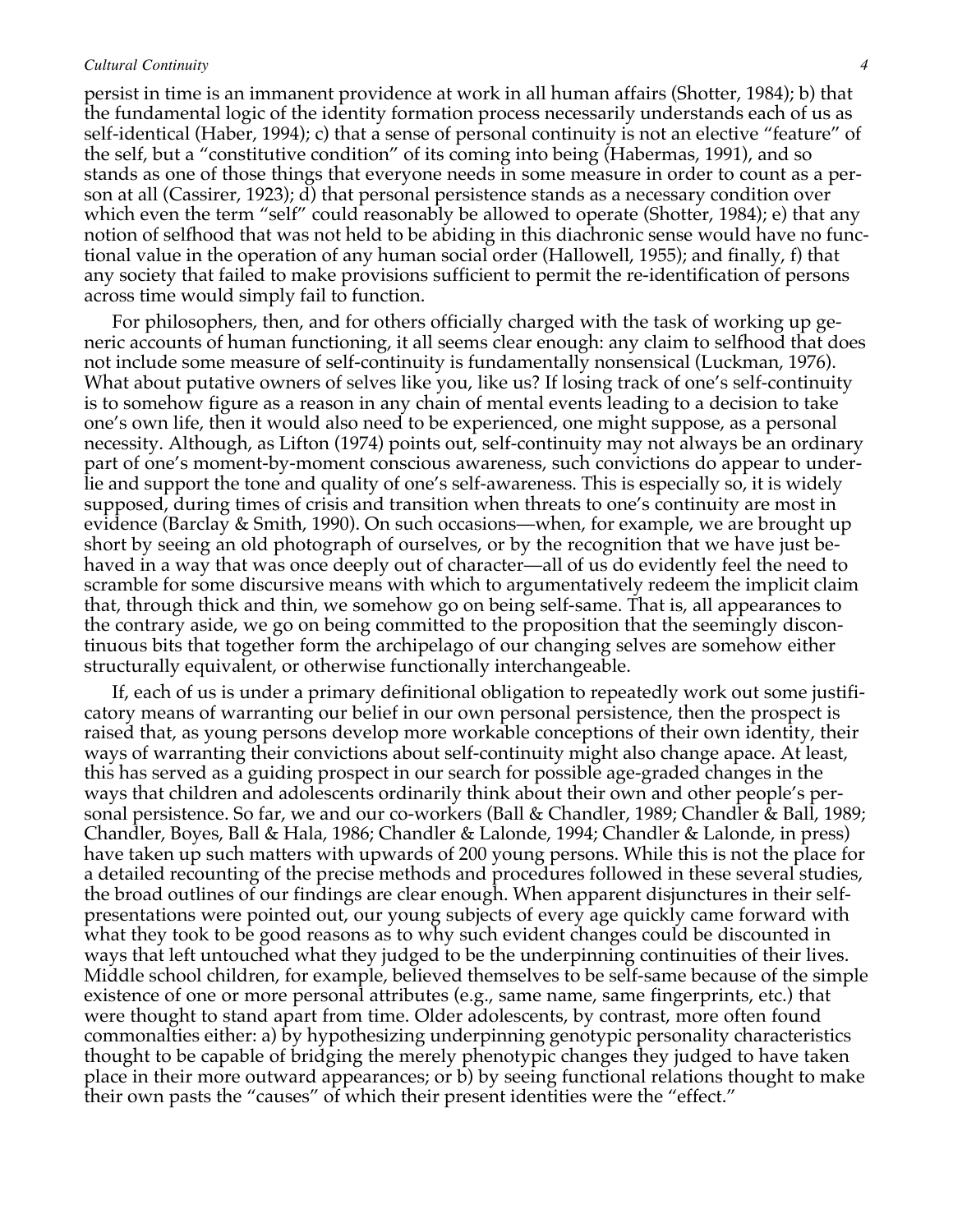These studies have led us to distinguish a half dozen strongly age-graded ways in which the young subjects of our earlier research commonly reasoned aloud about their own personal persistence through time, and differently defend the conviction that they necessarily extend forward and backward in time in ways that leave them responsible for their own pasts and committed to their own futures. Setting aside the details about how all of these distinctive ways of thinking about self-continuity can be ordered in terms of their formal adequacy, or shown to co-vary with other developmental accomplishments, the essential point is that, with exceptionless regularity, all of these young subjects were committed to the necessary importance of, and found some conceptual means of succeeding at, the task of weaving a continuous thread through the various episodes of their own and others' lives. What makes this otherwise uniform achievement somehow deserving of special attention here is that, with almost the same regularity, adolescents who were also actively suicidal ended up distinguishing themselves by utterly failing in their efforts to find any personally persuasive means of warranting their own self-continuity in time.

### **What is the Relation Between Failures in Self-Continuity and Self-Destructive Behaviors?**

The foregoing account of the changing ways that young persons ordinarily succeed in warranting their own self-continuity could be substantially correct without, at the same time, actually making any real contribution to our understanding of adolescent suicidal behaviors in general, or the extraordinarily high rate of youth suicide in certain First Nations communities in particular. Among the several reasons to suppose otherwise, two in particular stand out as especially relevant here. One of these arises out of the good prospects that problems in selfcontinuity hold out for making conceptual sense out of the otherwise paradoxical fact that, with all of life's potential sweetness full upon their lips, it is adolescents who, more than any other age group, are quickest to take steps to end their own lives. The other is more straightforwardly empirical, and turns on the existence of a substantial body of new evidence demonstrating that suicidal adolescents are in fact uniquely characterized by a thoroughgoing inability to warrant their own continuity in time.

#### **Why do adolescents show dramatically elevated rates of suicidal behavior?**

The general problem of finding some objective way of accounting for the fact that adolescents engage in self-destructive behaviors at rates variously described as some 20 to 200 times greater than any other age group (Hendin, 1982; Petzel & Cline, 1978) is that no one other than another adolescent could ever be persuaded that "the slings and arrows of outrageous fortune" actually do rain down more heavily on teenagers than they do upon the rest of us. What does appear to be the case, however, is that the sharply accelerating rate of developmental change routinely understood to be the fate of adolescents does in fact confront them with more than their fair share of difficulties in repeatedly re-engineering new ways of counting themselves as somehow persistent through time. That is, *if* navigating the usual course of identity development necessarily requires tacking one's way back and forth between one qualitatively different self-continuity warranting strategy and the next, and *if*, while momentarily "between stays," one is at special risk to temporarily going adrift by losing any workable sense of self-continuity, *then* the prospect arises that, adolescents, more than most, will also end up losing all proper care and concern about their own future well-being. It is during these periods of selflessness that the momentary self-destructive impulses, often triggered by life's routine hardships, become emptied of their ordinary personal significance, and that suicide suddenly becomes an actionable possibility.

In view of all that has just been said, our own general explanation for the remarkably elevated rates of suicidal behavior characteristic of the adolescent period is roughly as follows. Momentarily plagued by what we often later judge to be trivial problems, few of us remain entirely free of occasional suicidal thoughts (Ross, 1985; Rubenstein, Heeren, Housman, Rubin & Stechler, 1988). All such transient self-destructive impulses notwithstanding, few of us ever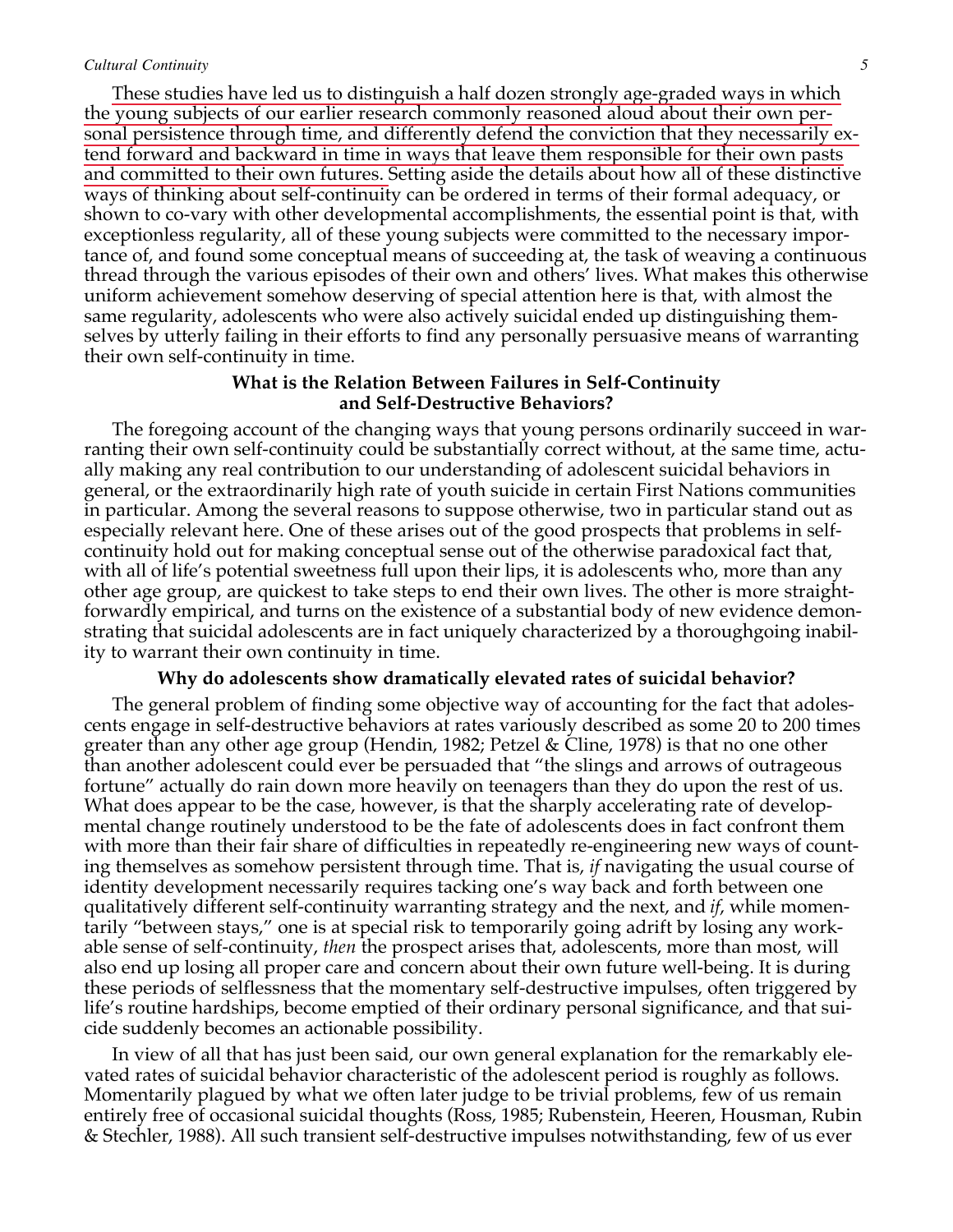seriously act on such inclinations, primarily because we understand that the person who would be hurt or lost would be us. Suicide, when it really becomes a live option, does so, we propose, primarily for those who have lost a sense of connectedness to their own future. Finally, it is adolescents, we suggest, who are most repeatedly put at risk to such hazards, all for the reason that the normal course of their identity development naturally serves to careen them from one self-continuity crisis to another. There are several potential merits to this account that are all seen to lie in the facts that it means to succeed: a) by linking suicidal behaviors to hazardous but transitory developmental *processes*, rather than fixed suicidal *traits*, it renders the often ephemeral nature of suicidal behavior more understandable; b) by tying self-destructive urges to often short-lived transitions in the usual course of identity development, it helps to explain the fact that such self-destructive urges are most often acted upon during times of rapid developmental change; and c) by finding a way to understand how it could be that suicidal persons actually succeed in circumventing those usual inhibitions that otherwise operate to block the possibility of self-harm.

### **An empirical case in point**

What is required in order to lift all that has just been said above the rank of mere speculation is some solid demonstration that suicidal adolescents are in fact especially marked by at least a transient inability to successfully count themselves as numerically identical, and thereby continuous with their own past and future selves. The available data in support of this proposition is contained in a series of published reports (Ball & Chandler, 1989; Boyes & Chandler, 1992; Chandler, 1994a; Chandler, 1994b; Chandler & Lalonde, 1994; Chandler & Lalonde, in press; Noam, Chandler & Lalonde, 1995) detailing a series of comparisons between actively suicidal adolescents and their psychiatrically hospitalized and non-hospitalized peers. In each of these publications, data are presented that lend strong support to the theory driven expectation that, in contrast to their <u>non-suicidal age-mates</u>, actively suicidal adolescents are clearly and uniquely marked by their inability to successfully understand themselves as somehow continuous in time. Stripped down to the barest of details, what these studies demonstrate is that psychiatrically hospitalized but non-suicidal adolescents, while less mature in their efforts to warrant their beliefs that they are continuous, were, nevertheless, always able to find good reasons as to why the person they once were, and the person they were en route to becoming, still qualify as related instances of the self-same numerically identical person. In sharp contrast to those still ready to go on livin  $\odot$  owever, more than 4 out of every 5 (84%) of the approximately 50 actively suicidal adolescents so far tested completely failed in their efforts to find any grounds whatsoever for warranting the necessary conviction that they are numerically identical through time, or in any way connected to their own prospective future. Viewed in relation to a research literature largely devoted to the apparently circular demonstration that suicidal individuals of all ages also feel helpless or depressed, these findings hold out the promise of offering some conceptually coherent means of understanding, not only the selfdestructive acts of particular suicidal individuals, but of making sense of the alarmingly high incidence of attempted and completed suicides among adolescents as a group. What is left unaddressed by these comparative data are any of the possible reasons that might explain why, for many groups of First Nations adolescents and young adults the demonstrated suicide rate is several hundred times still higher than that of their already suicide prone non-native age mates.

### **From Self- to Cultural Continuity**

The conceptual account of suicidal behaviors outlined in the preceding pages offers a way of understanding how it is that radical changes to the hardware of one's personal identity (e.g., dramatic changes in physical appearance, personality organization, etc.) can overload existing cognitive mechanisms responsible for the maintenance of a sense of self-continuity, resulting in an image of the future that no longer counts as one's own. On this account adolescents are put in double jeopardy, both because their lives are often a kaleidoscope of radical change, and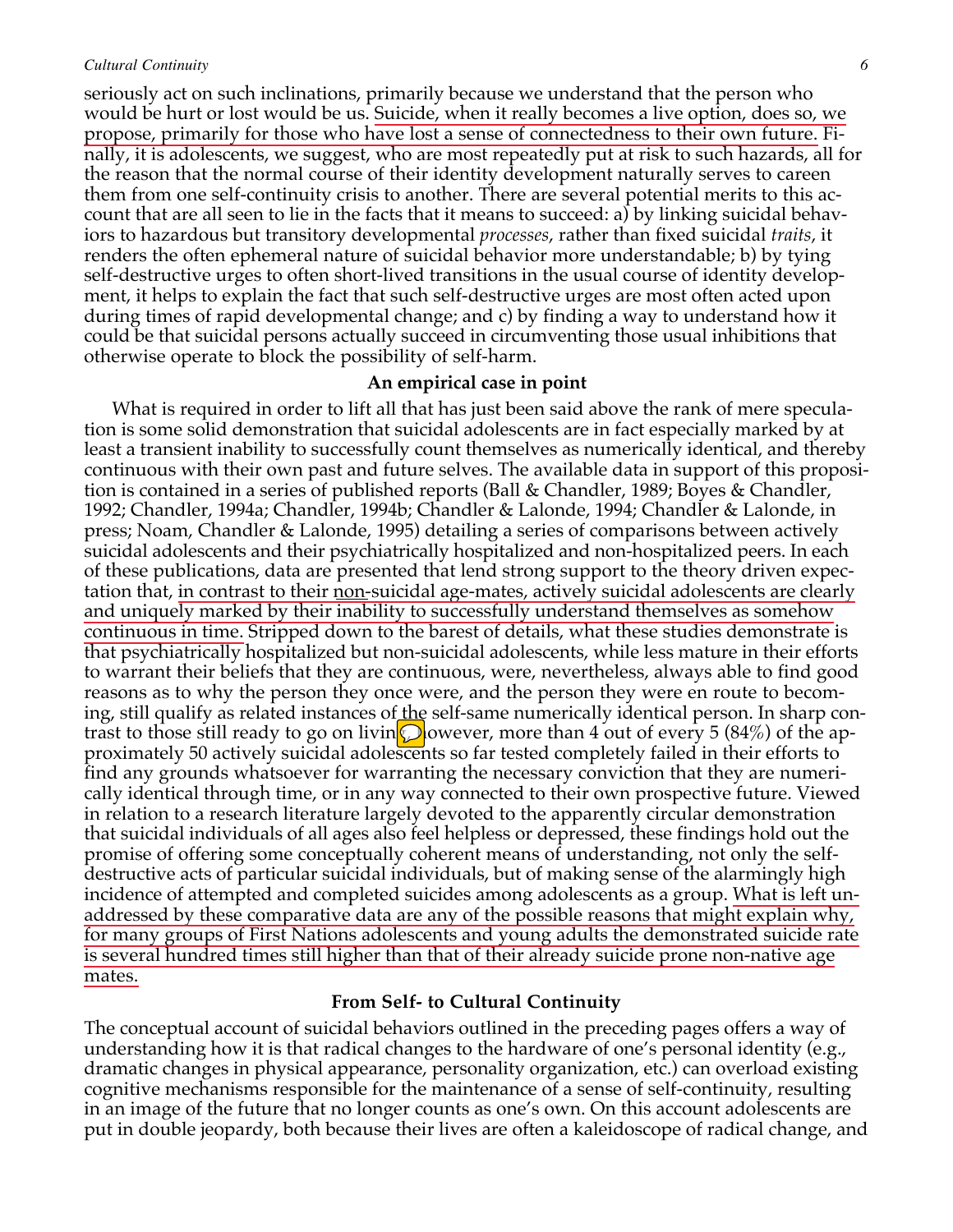because their developing strategies for warranting self-continuity often prove inadequate to the task. While this provides a way to understand the dramatic increase in suicidal behavior known to occur during the adolescent years, there is nothing about this explanatory account that restricts its applicability to those personal changes brought on by the turmoil of the teenage years. Rather, the stuff of which potential continuities and discontinuities are made tends to arrive from any and all quarters, including the cultural quarter.

Like other potential sources of continuity and discontinuity, cultures too appear to be double-edged swords. At least when they tended to outlive the people who populated them, cultures offered a more "mythic" time-frame that could be relied on to lend a certain age to things. Even now, when cultures seemingly wink in and out of existence, they still appear to sometimes work in the service of self-continuity by holding our noses to a grindstone of social responsibilities and cultural promises during our own moments of developmental transition. At least this is possible when they are working well. In other times and places, cultures appear to be more a part of the problem than the solution. Certainly this appears to be the case with the various cultures that make up BC's First Nations. Here, in addition to all those factors that ordinarily work to undermine cultures and promote their "natural" deaths, the massed forces of government have also actively disassembled aboriginal culture as an explicit matter of official policy (Titley, 1986). If simple job or marital instability is enough to heighten one's risk to suicide (Maris, 1981; Sakinofsky & Roberts, 1985), then what are the prospects for self-harm when one's whole culture is officially condemned, one's religion is criminalized, one's language is forbidden, and one's right to rear and educate one's children suspended?

No one seriously doubts that all of these social factors contribute to the fact that, as a group, First Nations people commit suicide at rates that are, by various estimates, some 3 to 5 times greater than that of the non-native population (Cooper, Corrado, Karlberg & Pelletier Adams, 1992; Kirmayer, 1994). Unfortunately, the certainty ends here. What is not at all clear is just how the difficult circumstances of most aboriginal people (inadequate income, education, housing, health care, nutrition, etc.) are converted into the deeply private reasons that lead only some to intentionally take steps to end their own lives. While epidemiological studies are ill-suited to deal with such ultimate questions, they can identify various risk or protective factors that might distinguish First Nations communities that are marked by high and low suicide rates by focusing attention, as we do here, on those variables that address the problem of selfcontinuity on a cultural level.

To do this we have chosen to proceed in two steps. Part Two of this account, that immediately follows, begins this process by first situating each of BC's 196 First Nations bands along a continuum that differentiates those with low and high rates of youth suicide. Part Three examines a series of cultural factors that, if present, could potentially serve to help insulate the adolescents and young adults within First Nations communities from the risk of suicide, by working to preserve or rebuild in them a more robust sense of cultural continuity.

## **PART II**

#### **Rates of Youth Suicide Among BC's Aboriginal Bands**

British Columbia occupies a land mass comparable in size to all of Western Europe. The indigenous peoples living within this highly varied and often geographically isolated pattern of ecosystems have spent upwards of 10,000 years situating themselves with regard to their own local circumstance. Different languages, kinship patterns, religious beliefs, and economic practices (to name but a few) have naturally sprung up, making the whole of this province's First Nations a cultural collective only in the most abstract of statistical senses. While the overall rate of suicide for this population of diverse peoples is some 3 to 5 times higher than that for the country as a whole, such summary figures obviously make no real human sense when applied to any given community of First Nations persons. What is needed instead, as a first step toward any real understanding of suicide in the lives of aboriginal people, is some much more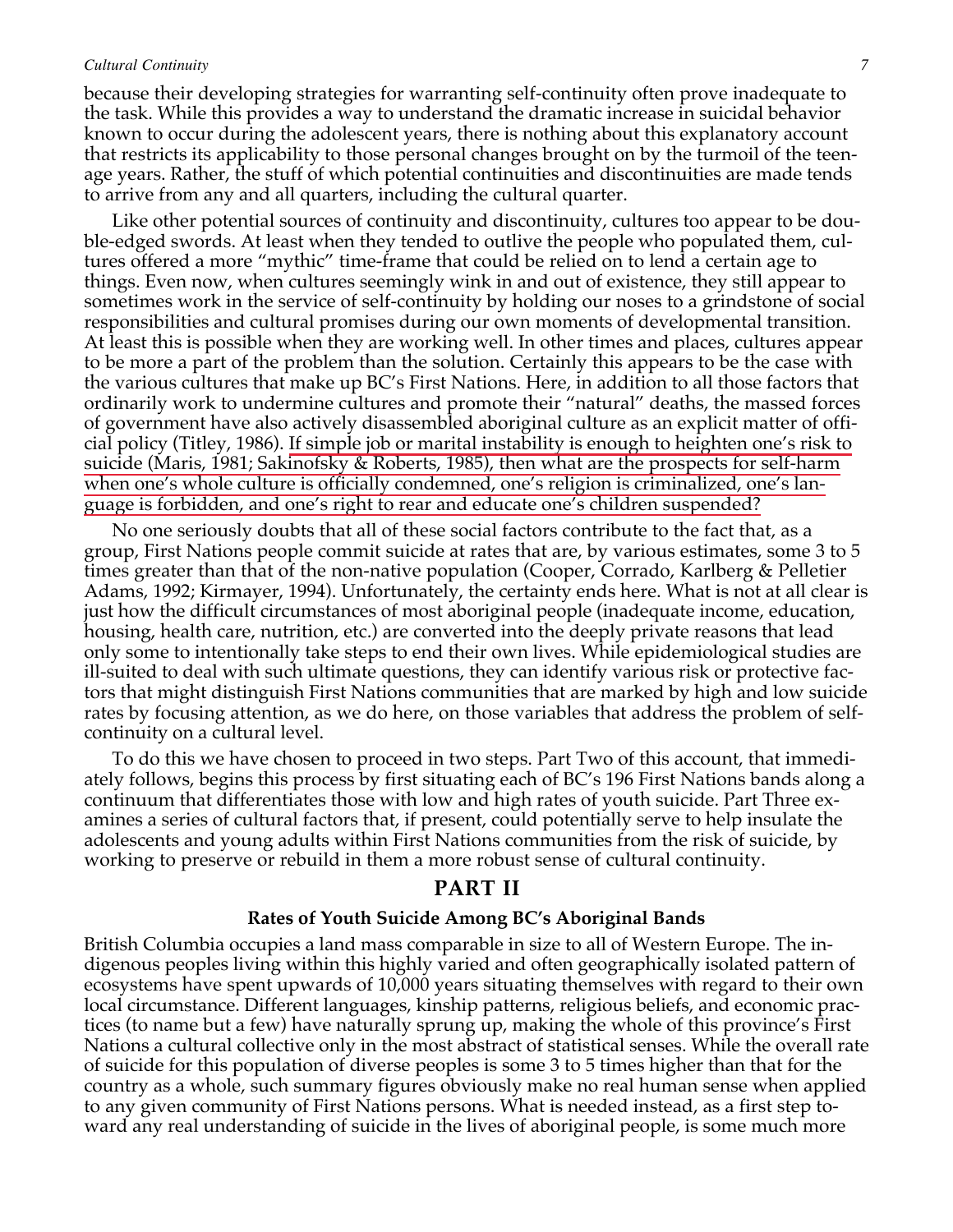$\overline{a}$ 

fine-grained look that begins by examining the rates of suicide that hold for different selfidentified cultural groups.

### **Method**

Information on every act of suicide recorded in the province of British Columbia for the years 1987-1992 was provided by The Office of the Chief Coroner of British Columbia, and included: age, gender, date of death, cause of death, means of death, and associated factors (alcohol, drug involvement, etc.). This data also permitted each suicide to be identified as either "Native" or "Non-Native."

Although every attempt was made to ensure the accuracy of these data, two potentially significant sources of error should be acknowledged. First, when there is no clear and compelling reason to regard a given death as suicide, it is typically recorded as accidental, leading to a potential underestimation of the true incidence of suicide. For example, single-occupant motor vehicle accidents have been recorded as accidental deaths even when the driver was known to have been suicidal at the time of death. This fact takes on added significance when it is noted that up to one quarter of all accidental deaths are viewed by some experts as actually being suicides (Health-Canada, 1991). Further, because accidental death rates are substantially higher within the First Nations population, the effects of this under-reporting may be especially magnified.<sup>1</sup> In addition, there are reasons for concern that the general under-reporting of suicide common to all groups may be even more prevalent within certain First Nations communities eager to reject a perception of themselves as especially prone to suicide.

A second source of error arises from the fact that accurate data on whether or not a person is 'Native' or 'non-Native' is difficult to collect. At least three independent sources of such information exist: self-declaration, census declaration or government registration, and band membership. First, (although this is obviously problematic in the case of completed suicide), persons can, under usual circumstances, be asked to identify themselves as being of Native ancestry. While there is some evidence that Native Americans are becoming more likely to identify themselves as "Native" for US census purposes (Nagel, 1995), there is no documentation of a comparable trend in Canada, where First Nations have been known, for political reasons, to refuse to participate in census taking.

Whether or not persons consider themselves Native, however, is somewhat independent of whether the Canadian government counts them as Native in its registry of "Status Indians," entitled to certain federal benefits. Some Native persons—particularly those living offreserve—reject this system of registration, resulting in a growing number of young Native persons who have never been registered as "Status Indians," and who consequently do not figure into estimates of the "Native" population. Finally, each Native band maintains its own record of band membership which may or may not agree with published population estimates based on other counting strategies. Even when each of these possible data sources are consulted, deciding whether a particular suicide was committed by a "Native" person is rarely a simple matter. To overcome these difficulties, the Office of the Chief Coroner routinely makes use of information provided by the family of the deceased, by social service agencies and police officers involved in the case, as well as data from other provincial government agencies in designating suicides as Native or Non-Native. For present purposes it was these best available, but still problematic designations, provided by the Coroner's Office, that were used to code persons as either Native or Non-Native.

#### *Population Data and Suicide Rates*

The population data used to calculate suicide rates in this study were collected from various branches of the federal and provincial government charged with maintaining census informa-

Data provided by the BC Ministry of Health indicates that, for the period under study, deaths by what are termed "external causes" (accidents, suicide, homicide) accounted for 27.6% of all First Nations deaths compared to 7.8% of deaths in the total population.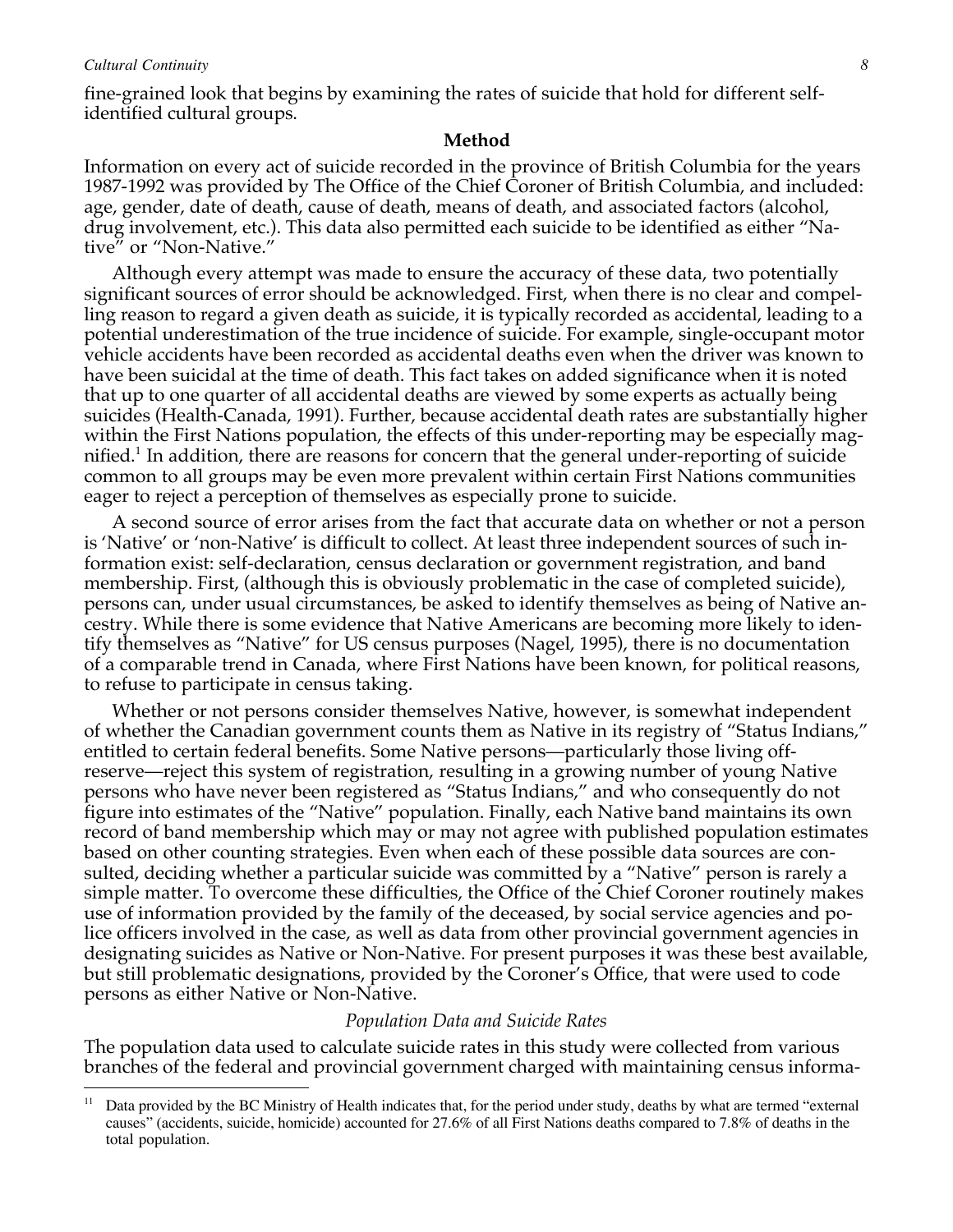tion and vital statistics. Basic population data were obtained from Statistics Canada for the Canadian census years 1986 and 1991. The British Columbia Ministry of Health, Division of Vital Statistics provided adjusted provincial population estimates for non-census years. Health and Welfare Canada provided further age-graded Native and Non-Native population figures for British Columbia. Comparative suicide data for the years 1986 to 1990 for the population of British Columbia was provided by The Canadian Centre for Health Information. At our narrowest level of regional analysis, we obtained age-graded population figures concerning First Nation bands and tribal councils using the Indian Registry and Band Governance Database provided by Indian and Northern Affairs Canada.

Each of the governmental agencies responsible for the sources of population data that figure into our analyses also employed their own classification procedures for identifying persons as "Native." Our own attempts to obtain accurate data were aided by the results of a special project undertaken by the BC Ministry of Health, Division of Vital Statistics. This project linked together data held by the BC Medical Services Plan, Health Canada–Medical Services Branch, and Indian and Northern Affairs Canada, in the form of a comprehensive report on aboriginal health that resulted in the most accurate Native population figures to date (Burd, 1994). These data were used wherever possible in our analyses.

#### *Socio-demographic Data*

### *Band & Tribal Council Affiliation*

Because some of BC's bands contain too few members to support their being singled out for statistical treatment, as a corrective, we have, for certain of our analyses, followed the common practice of categorizing bands with reference to the particular "tribal council" to which they belong. For the period under study, there existed 29 cultural/political alliances generally known as tribal councils. While some of these councils are historical in character, reflecting a common language and a shared traditional land base, others are more political in nature, aligning bands that, in the past, belonged to different tribal groupings. Each suicide was classified as belonging to not only a particular band, but also to one or another of these tribal councils using data from provincial (BC Ministry of Aboriginal Affairs) and federal sources (Indian and Northern Affairs Canada).

### *Language Group*

In a part of the data analyses to follow, attention is focused on First Nations persons arranged, not by band or band council, but rather by language group. In spite of a long history of government suppression of Native language, the First Nations of British Columbia form a remarkably diverse linguistic community representing 16 distinct language families. Classifying suicides by Native linguistic families and language groups was accomplished using data from Indian and Northern Affairs Canada, with the invaluable assistance of a recognized expert in First Nations languages, Dr. Jay Powell, professor of sociology at the University of British Columbia.

## *Population Density & Geographic Location*

Many of the measures to be reported here are obviously influenced to some extent by the size and geographic location of the community. Sparsely populated communities in remote regions of the province, for example, will rarely be able to sustain permanent health care facilities or resident health care providers. In an effort to control for this possibility, separate youth suicide rates were calculated for communities designated as rural, urban, and remote. Furthermore, measures of population density were derived for each band and tribal council by dividing the number of separate dwelling places by the total community population.

### **Results**

*Suicide Rates*

In the 5-year period under study, a total of 2,495 deaths were designated by the Office of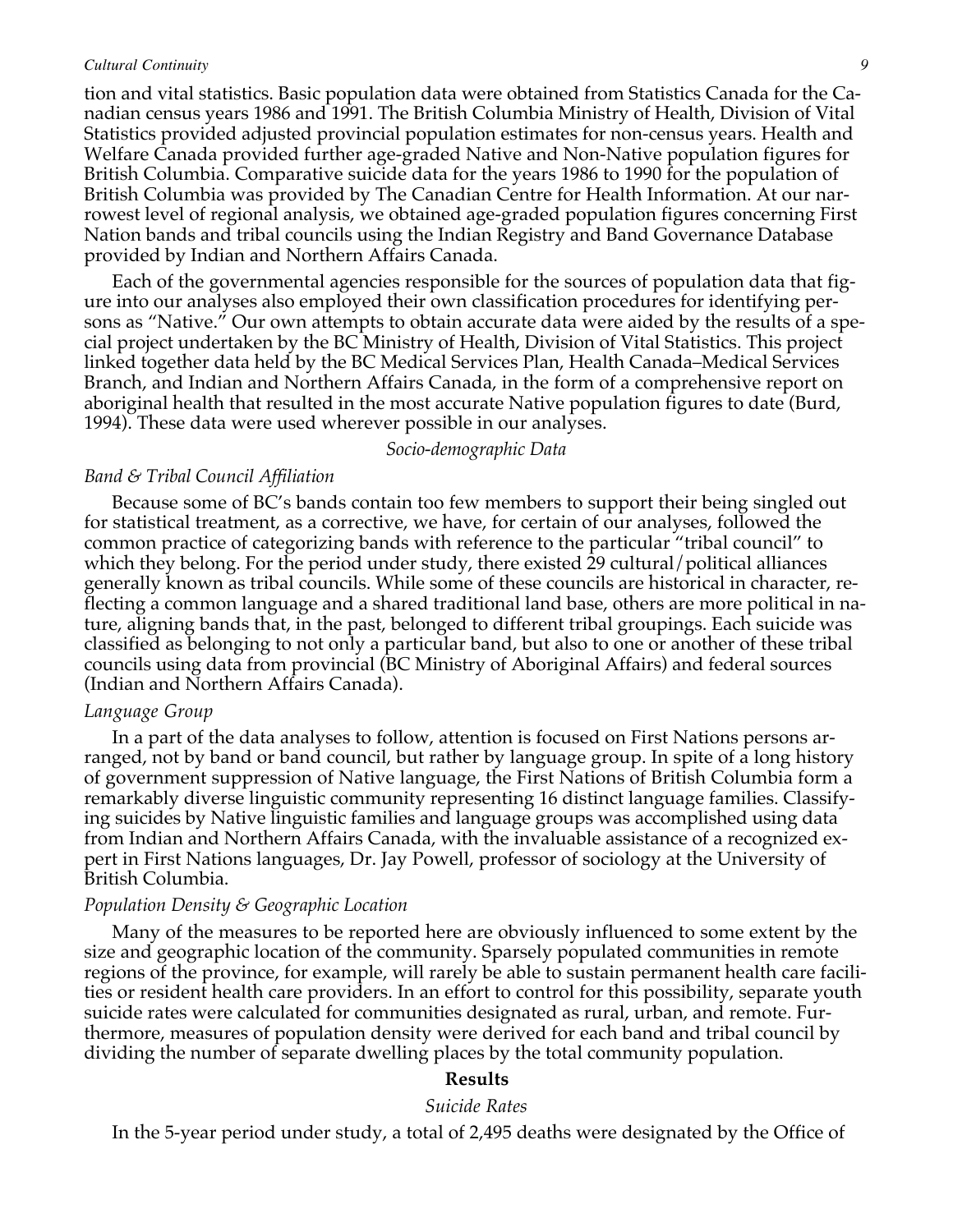the Chief Coroner as being deaths by suicide. This represents an annual rate of 14.8 suicides per 100,000 persons in the province. A total of 220 suicides during this same period were judged by the Coroner's Office to have been committed by "Native" persons, resulting in an annual rate of 45.2 suicides per 100,000. For all young persons aged 15-24 years, the overall annual suicide rate during this period was 24.0, and for young Native persons the rate was 108.4 per 100,000. These rates are displayed in graphic form below (see Figure 1).



*Figure 1: Suicide Rates in British Columbia (1987-1992)*

In order to compensate for differences in the relative proportion of young persons within each population, age standardized mortality rates for 15-24-year-olds were calculated separately for the Native and Non-Native groups. Age standardized mortality rates (ASMR) allow for more accurate comparisons between groups with different age structures and reflect what the mortality rates would have been if the population in question had the same proportion of persons in various age groups as does the 'standard' population. In this case, suicide rates for both the Native and Non-Native youth of BC have been standardized to the 1991 Canadian census population. The use of these standardized rates in relation to the Native population is particularly important given that the proportion of Native youth is large in comparison to the proportion of youth in the Non-Native population. These adjusted rates, for the period 1987–1992, are shown in Figure 2.



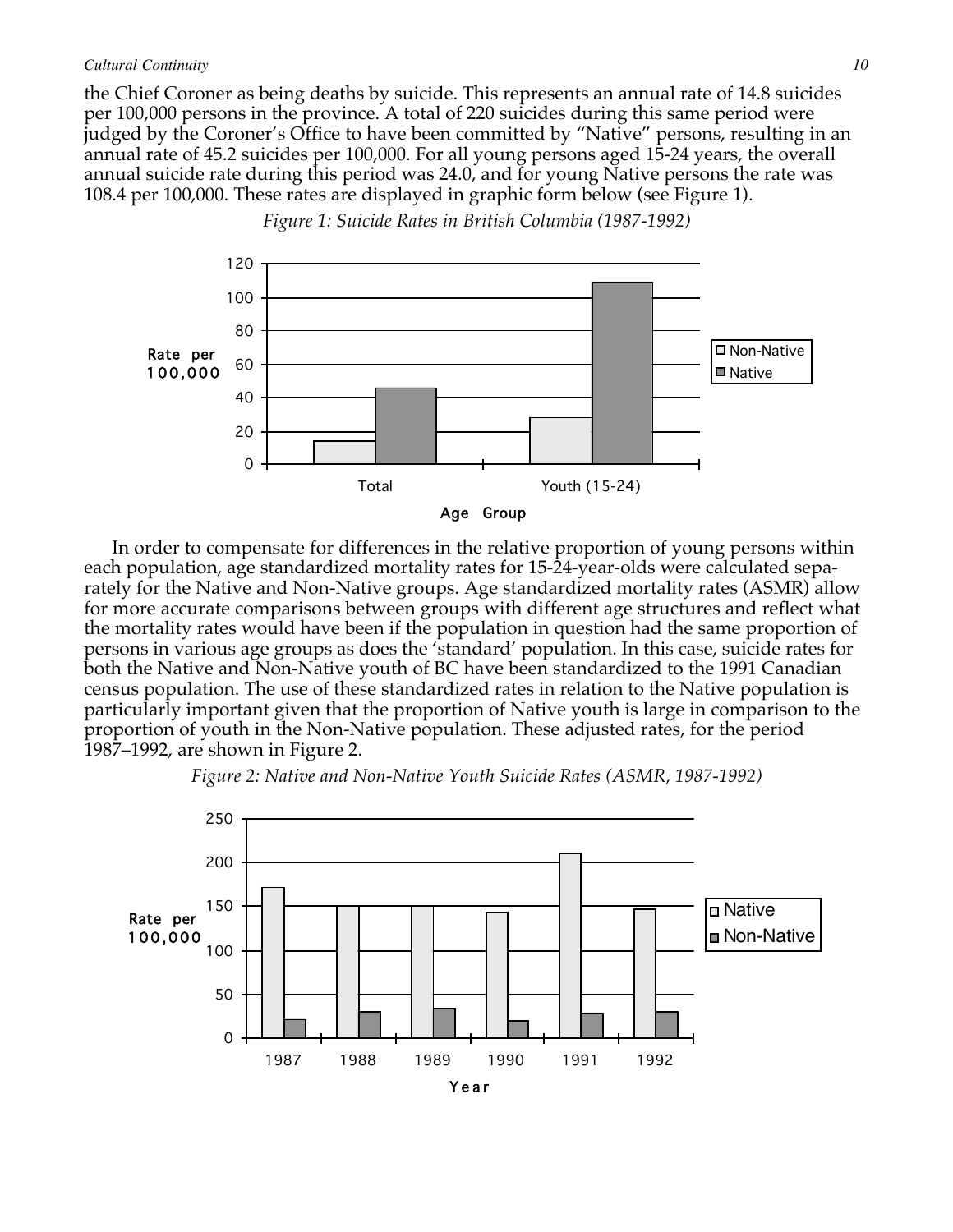## *Socio-demographic Data*

## *Political Affiliation*

Although it needs to be recognized that raw suicide rates can be misleading when calculated for small populations, youth suicide rates were collected for the 196 individual Native bands under study. The resulting rates varied from 0 to 3636.4 per 100,000. When these communities were collapsed into larger groupings according to their membership in one of the 29 tribal councils within the province, rates varied again from a low of zero (true for 6 tribal councils) to a high of 633 suicides per 100,000. Because the youth population within certain of these separate groups is relatively small, and because such rates can misinform, Figure 3, which displays suicide rate by tribal council, omits the names of these councils out of our own wish to avoid identifying individual communities. The 6 tribal councils without recorded acts of suicide are also omitted from this figure.



## *Figure 3: Native Youth Suicide Rate by Tribal Council*

## *Language Group*

When bands were classified according to language group, the observed youth suicide rate again varied quite dramatically, ranging from 0 to 208.3 suicides per 100,000. The 11 language groups with rates above zero are arrayed (again by number rather than name) in Figure 4.



*Figure 4: Native Youth Suicide Rate by Language Group*

## *Population Density*

Our measure of population density resulted in a mean of 3.84 persons per dwelling structure (range=1.25–8.33). The computed correlation between the youth suicide rate and popula-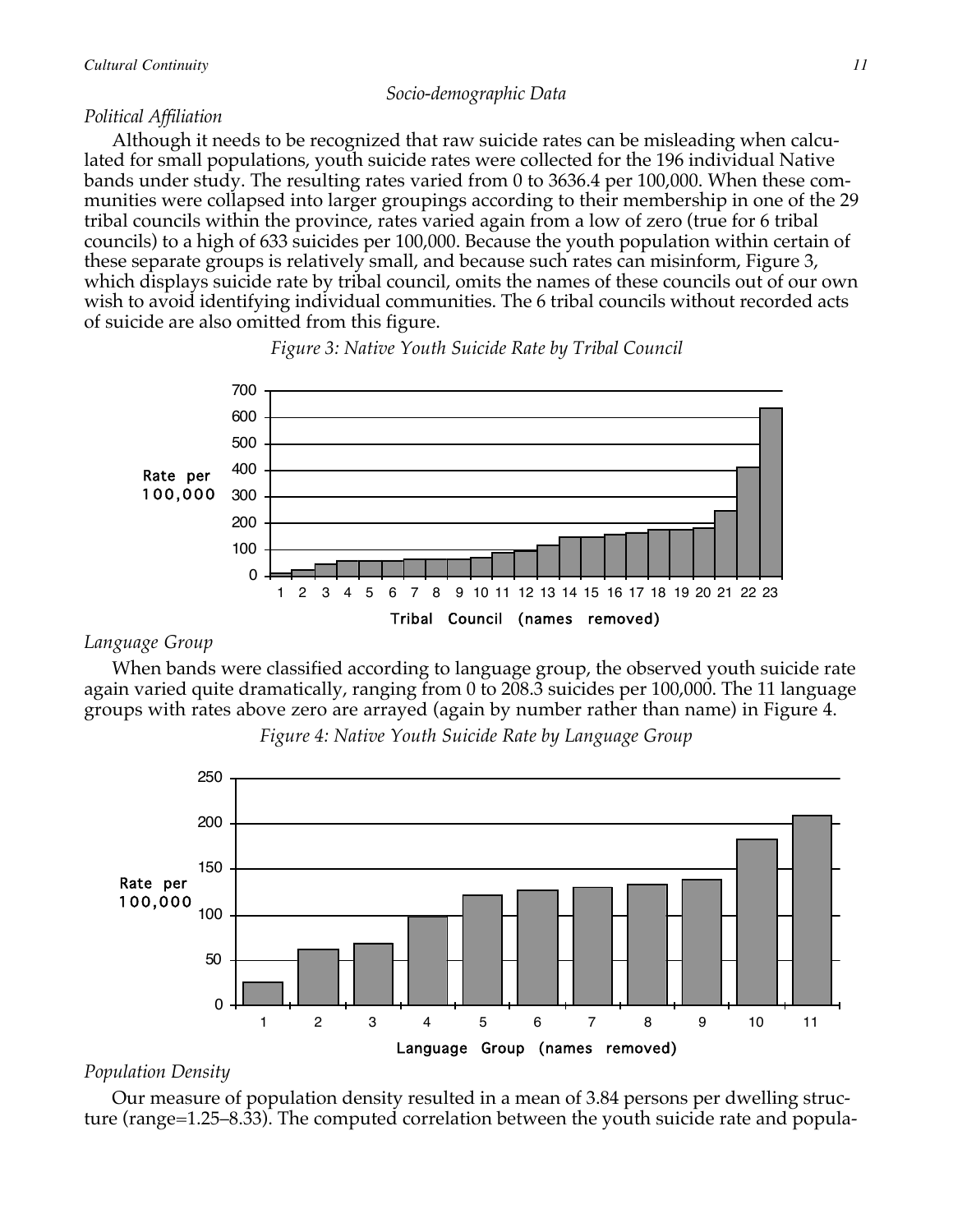### tion density was essentially zero:  $r = -0.05$ .

#### *Geographic Location*

First Nations youth known to have committed suicide during the study period were classified in terms of whether their band of origin was either "urban," "rural," or "remote" using a categorization scheme developed by Indian and Northern Affairs Canada which combines weighted measures of both population and geography. The categories of urban and rural differ largely with reference to the size of the surrounding population. Remote communities are those which either cannot be accessed by road (but only by air or water), or, when roads exist, where year round access is problematic. The rates of youth suicide for communities of these 3 types were as follows: Urban  $= 147.4$ ; Rural  $= 95.1$ , Remote  $= 78.2$ . Because the "urban" category included many communities that are located at the periphery of major metropolitan areas, without literally being an immediate part of a true city-scape, an attempt was made to further distinguish those bands that existed "on the apron" of a city, from those more fully inside a true metropolitan area. Although the data are incomplete, the figures available suggest that the bands located within truly urban communities actually had substantially lower rates of suicide than did those for which the "lights of the city" were only on the horizon.

## **Discussion**

Two things are evident from the data summarized above. The first is that when the suicides of First Nations youth known to have occurred during the study period are arranged in terms of their tribal communities  $\oint$  rigin, it becomes startlingly clear that no generalizations about the overall suicide rate of BC's First Nations are possible. For over half of the communities studied (111 of 196) there were no known suicides during the targeted 5-year period, while the remainder contains communities which suffer rates of youth suicide some 500 to 800 times the national average. Obviously, if there is something about the lives of certain First Nations communities that is conducive to, or serves as a protective factor against suicide, it cannot be something that is equally true for all First Nations people.

The second point to be made is really a codicil to be attached to the first. Because many of BC's Native bands are small, even a single suicide can have a dramatic effect upon rates that are commonly calculated as a ratio of incidence to a base of 10,000 or 100,000. The possibility, therefore, exists that the variability in suicide rate by band, in which we are putting so much store, is actually no more than a statistical artifact being driven by the coincidental placement of a real but small number of suicides within a set of particularly small communities. Several things speak against this dismissive interpretation. The categorization of bands in terms of their placement along a dimension of increasing urbanization, for example, similarly counts as a demonstration of intra-band variability, as does the fact that major differences in suicide rates also characterize the 16 different language communities that cut across the provinces' various bands. Finally, collapsing 196 bands into the 29 different tribal councils that serve to federate them similarly has the effect of substantially increasing the size of the populations being considered, yet does so without introducing any appreciable change in the overall picture. On these grounds it was concluded that the dramatically different rates of youth suicide that characterize these First Nations are not artifactual, but represent a real fact in the world that holds out the promise of helping us to better understand what it might be about life in certain Native communities that is conducive to suicide, or serves as protection against it.

## **PART III**

### **Associations Between Youth Suicide Rates and Measures of Cultural Continuity.**

The entire program of research, of which the present epidemiological study is a part, has been driven by the theory-laden assumption that the problem in understanding suicidal behaviors is not one of appreciating why it might occur to people to end their own lives, but rather why it is, given the likelihood that such impulses tend to be commonplace, that most people, most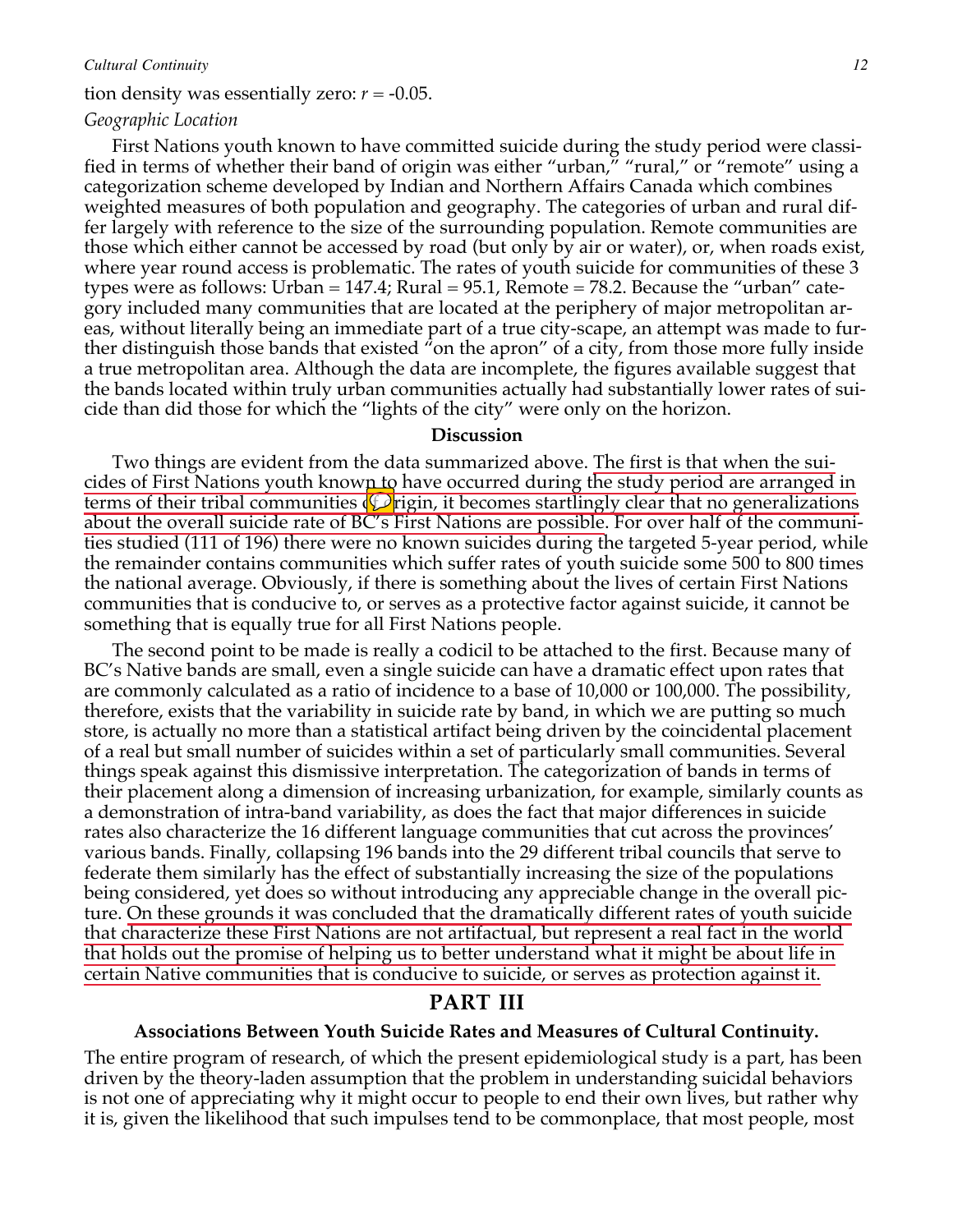of the time, end up choosing life. The short answer, we have suggested, is that because it is constitutive of what it means to have or be a self to somehow count oneself as continuous in time, we end up showing appropriate care and concern for our own well-being precisely because we feel a commitment to the future self that we are en route to becoming. By these lights, people end up being at special risk to suicide whenever they are unable, for whatever reason, to successfully count themselves as continuous. Difficulties in warranting one's own self-continuity potentially arise from several quarters. Quite apart from whether they are members of Canada's First Nations, young people are at heightened risk to suicide for the double-barreled reason that they are both: a) still in the process of acquiring the full compliment of ways used by more mature adults to find self-sameness within difference; and b) because many of the fixities of their lives are in the process of being radically altered by the sweeping changes that regularly mark the adolescent period. While, as we have suggested, all this may be sufficient to account for the elevated suicide rates known to characterize adolescents and young adults in general, and to help pick out which particular adolescents are most likely to personally manifest these risks, it does not, without further extension, also explain the additional burden of risk that Part II of this report has shown to be visited upon the young members of certain First Nations bands.

The hypothesis that this third and final part of our report is meant to test is that some First Nations communities, but not others, succeed in providing their members with an otherwise missing measure of cultural continuity, essential to understanding themselves as connected to their own past and building future. If this is true, then it ought to prove possible to identify within such communities various markers of cultural continuity that are missing in other communities that have much higher suicide rates. The balance of this section describes our efforts to identify such potential markers of cultural continuity and to test their efficacy as protective factors against youth suicide.

#### **Method**

If one were free to order up in advance some commonly agreed upon measure of cultural continuity, then the task at hand would have been much easier than it proved to be. As it was, two factors in particular complicated our task. One of these was that, rather than starting with purpose-built marker variables of our own design, we were obliged to work with the kinds of information routinely collected by various government agencies, and to jerry-build a set of after-the-fact proxy variables meant as indirect measures of cultural continuity. Second, and as already indicated, the cultural life of the First Nations of BC has been so undermined by government policies and practices explicitly conceived as ways of systematically rooting out all traces of aboriginal culture that much of what remains is not so much continuous cultural life, as an attempt to reconstruct it. As such, our criteria for what could count as continuity needed to be expanded to include evidence of efforts on the part of communities to preserve, rebuild or reconstruct their culture by wrenching its remnants out of the control of federal and provincial government agencies.

In the end, we settled on a small handful of variables that were generally available and that could be reasonably counted as markers of attempted cultural rehabilitation. These included: a) evidence that particular bands had taken steps to secure aboriginal title to their traditional lands; b) evidence of having taken back from government agencies certain rights of selfgovernment; evidence of having secured some degree of community control over c) educational services; d) police and fire protection services; e) and health delivery services; and finally, f) evidence of having established within their communities certain officially recognized "cultural facilities" to help preserve and enrich their cultural lives. Each of these proposed marker variables is further specified below. Our hypothesis was that, to the extent that each of these "protective factors" was present in a given community, some quanta of cultural continuity would be added in place, and some reduction in that communities' overall suicide rate would occur.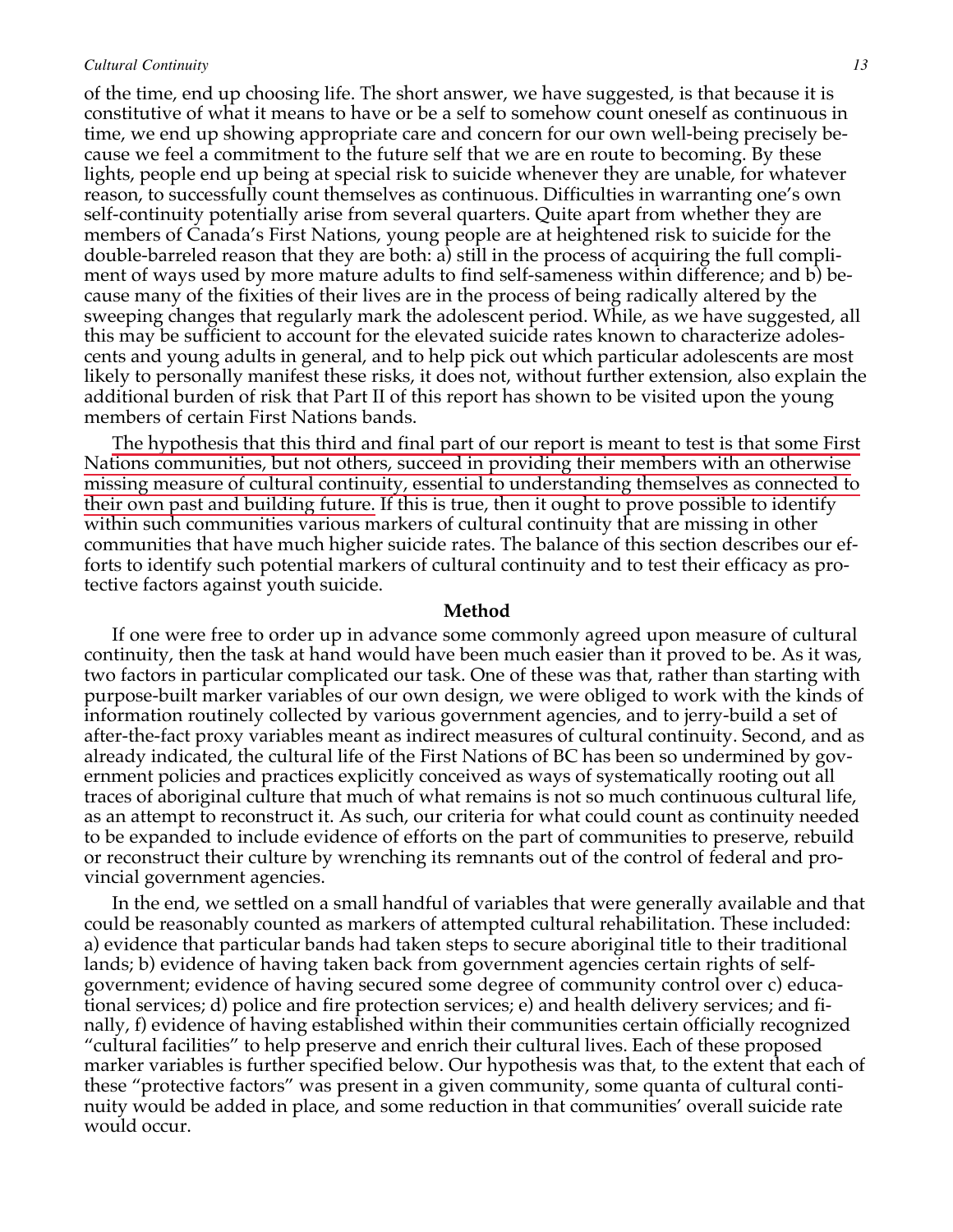## *Land Claims*

Although a federal-provincial process of lands claims negotiation is currently underway in BC in which all First Nations are meant to participate, bands differ in the extent to which they were involved in pursuing land claims prior to the establishment of this province-wide settlement process. With the assistance of the Federal Treaty Negotiations Office and the BC Treaty Commission, we obtained up-to-date data on the status of land claims negotiations for all Native groups in the province. On the basis of these data, each of BC's First Nations communities were classified as having taken, or not taken, early steps to actively secure title to traditional lands.

## *Self-Government*

The Self-Government classification recognized those few bands that, irrespective of having begun their land claims efforts early or late, were nevertheless especially successful in their negotiations with federal and provincial governments in having further established their right in law to a large measure of economic and political independence within their traditional territory.

## *Education Services*

Communities differed widely in terms of the arrangements made with local and provincial education authorities for the purpose of schooling their children. In the 1980s, changes were made to the various federal and provincial laws concerning the funding of education services to Native children residing on reserves. These changes included provisions that allowed individual bands to exercise some control over education funding through agreements negotiated with local school districts. While the details of these individual agreements were not easily available, one effect of this process could be measured by calculating the percentage of community youth who attended band administered schools. Data derived from Indian and Northern Affairs Canada were used to divide communities into those in which the majority of students either did or did not attend a band school.

## *Police & Fire Services*

Data concerning band control of police and fire protection services were compiled from a number of sources. For smaller Native communities that are located at some considerable distance from major population centers, fire protection services are often controlled by the band. In other instances, the band will have the option of utilizing the services of a fire department located in a nearby non-native community. Control over these services was measured largely in terms of community ownership of fire fighting equipment. Although general policing services outside of large metropolitan areas in British Columbia are provided by the federally controlled Royal Canadian Mounted Police, Native communities in BC have, in varying degrees, adopted local community-based law enforcement programs. Data on these local efforts, provided by Indian and Northern Affairs Canada, permitted bands to be classified as having or not having substantial control over their police and fire protection services.

## *Health Services*

Although efforts are currently underway at the federal level to fully transfer control of health services to individual bands, large differences continue to exist in the extent to which health care services are managed by Native communities. At the time our data were collected, communities could be rough-sorted into those that exercised some direct measure of control (e.g., funding provided for permanent health care providers within the community), and those that had little or no such control (temporary clinics and 'fly-in' care providers, or services rendered outside the community). These data were provided by the BC Ministry of Health and by Indian and Northern Affairs Canada.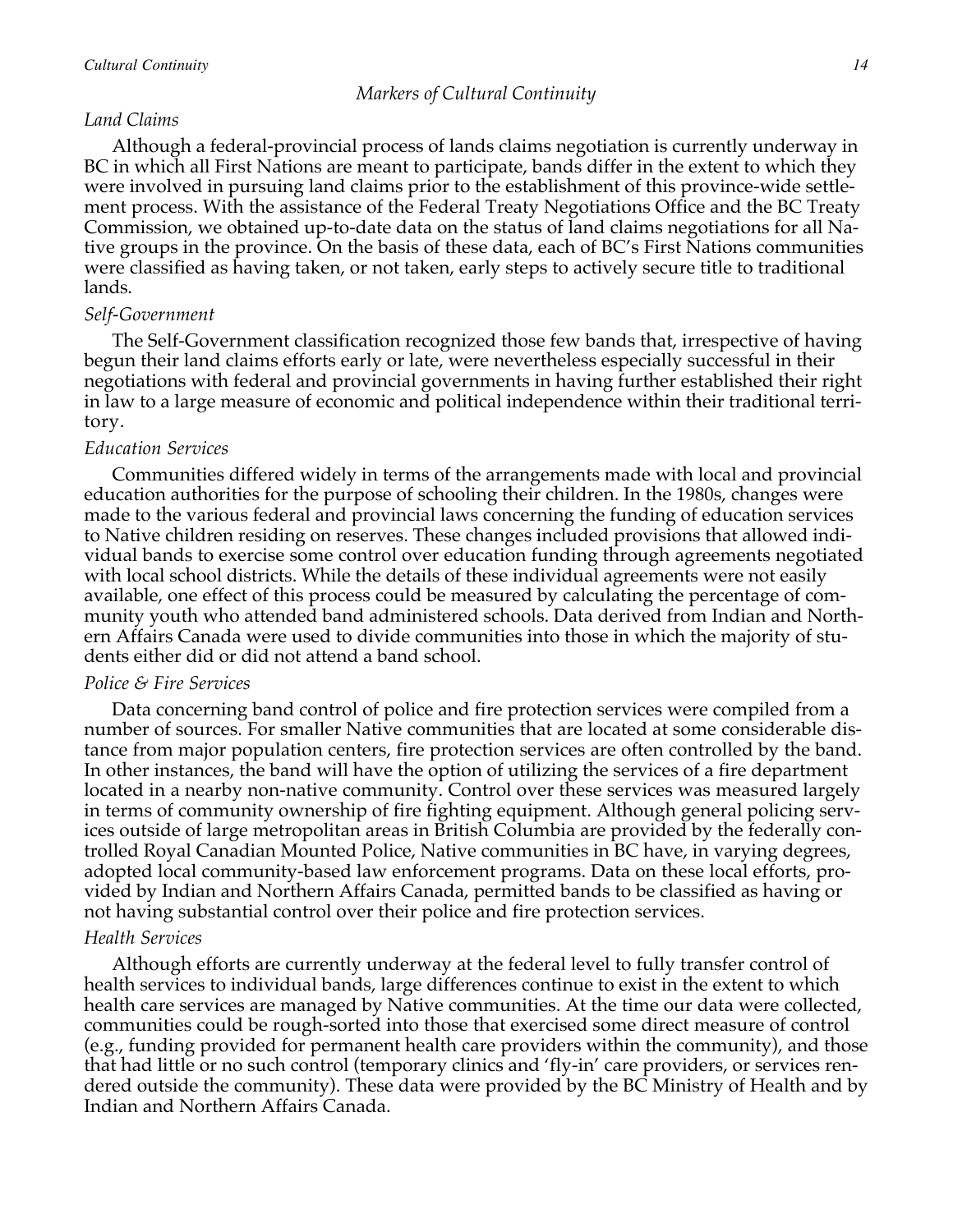### *Cultural Facilities*

Community profile data from Indian and Northern Affairs Canada and information obtained directly from individual band offices was used to calculate the number of communal facilities located in each community. A community was said to contain "cultural facilities" if a single facility was specifically designated for cultural use either in centrally held government records, or, if the existence of such a facility was confirmed by officials contacted within the community.

### *Summing Across Cultural Factors*

A final data reduction step involved simply counting up the number of markers that were present in each community. Each community was then assigned a score from 0 to 6 and a final set of youth suicide rates were calculated for these 6 groupings.

### **Results**

### *Markers of Cultural Continuity*

## *Self Government*

Although 12.3% of all Native youth (2,201 of 17,902) reside in communities that enjoy some measure of self-government, this factor appears to provide the greatest protective value with an estimated 102.8 fewer suicides per 100,000 youth within communities that have attained self-government against those that have not (18.2 vs. 121.0 suicides per 100,000). Comparative suicide rates for this and other cultural factors are shown in Figure 5.

### *Land Claims*

While the majority of youth suicides (50 of 97, or 51.5%), and the majority of the youth population (64.3%) are to be found within communities marked by long standing efforts to exert control over their traditional land base, the rate of suicide within these communities is substantially lower: 86.8 vs. 147.3 suicides per 100,000.

### *Education*

Similarly, while just 21.8% of the youth population live in communities in which a majority of children are known to attend band controlled schools, only 11.3% of all youth suicides occur in such communities, the difference in suicide rates between communities that do and do not have such educational systems in place is substantial: 71.1 vs. 116.2.

### *Health Services*

A slight minority of the youth population (46.4%) live within communities that have some measure of control the provision of health care services and, as expected, an even smaller percentage of youth suicides (38.1) occur in such communities, resulting in comparative rates of 89.0 and 125.1.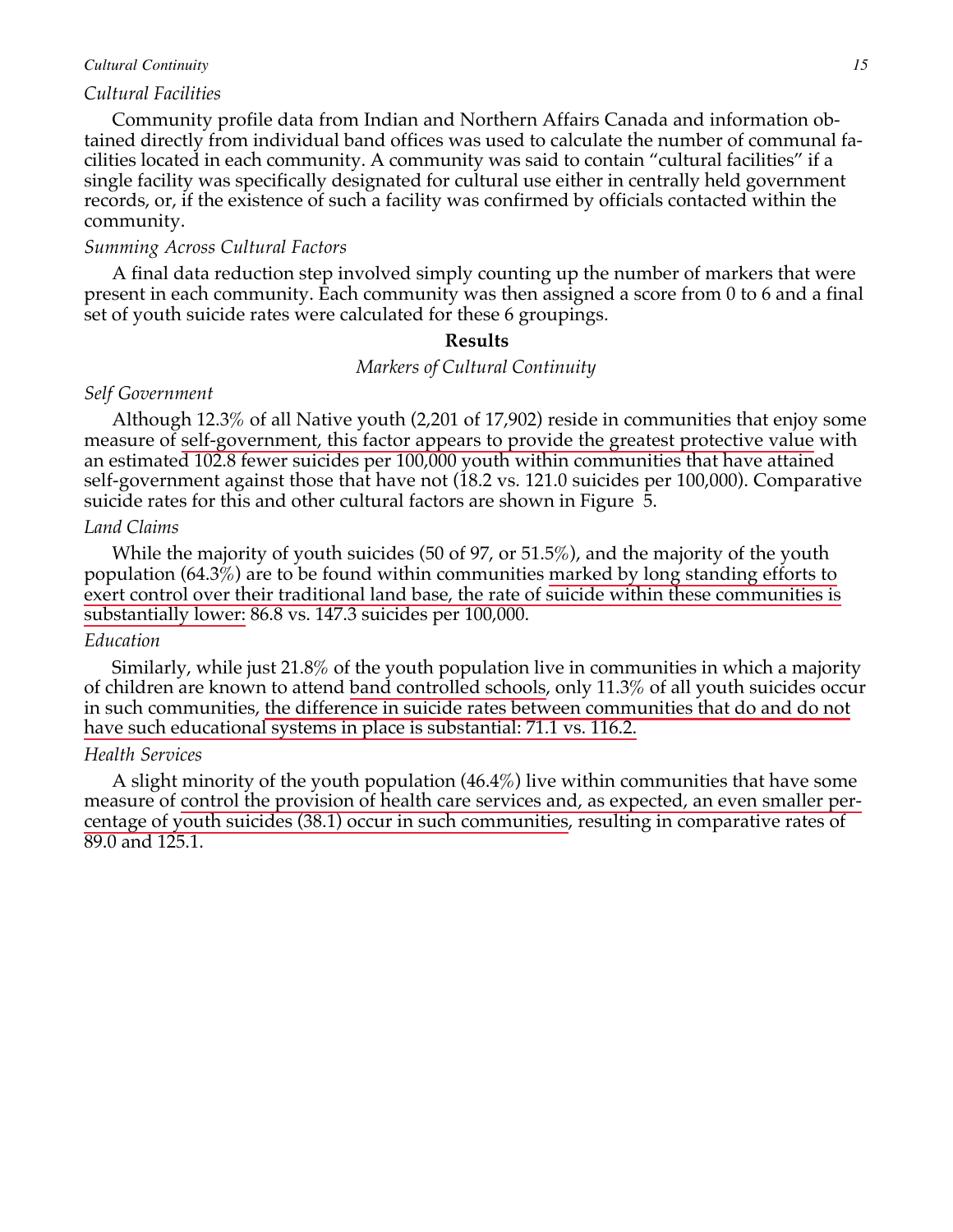



## *Cultural Facilities*

The percentage of suicides within communities that contain cultural facilities was lower (56.7) than the proportion of the population that reside in such communities (61.7) resulting in lower overall suicide rates: 99.4 vs. 128.7.

## *Police & Fire Services*

Finally, communities that control police and fire services contain 62.1% of all Native youth, but account for only 56.7% of all youth suicides, resulting in suicide rates of 99.0 and 123.7.

It should be noted that the comparative suicide rates reported above are, in every case, derived from data sets that cover the entire population of Native persons in the province of British Columbia and, therefore, reflect exact population parameters rather than sample estimates of Native youth suicide. Consequently, inferential statistics of the sort often employed as a hedge against the possibility of having drawn non-representative samples are inappropriate. Rather, these comparative rates are best judged by standards of practical or clinical significance, and considered as "cases in point" when viewed in relation to possible comparison groups. As illustrated in Figure 5, the presence of each of the factors was associated with a lower incidence of suicide. These findings were then quantified as a percentage reduction in the relative risk of suicide within the group of communities in which the factor was present. The presence of Self-Government, for example, resulted in an 85% reduction in the relative risk of suicide. For the remaining variables, the percentage reduction in relative risk were: Land Claims 41%; Education 52%; Health 29%; Cultural Facilities 23%; and Police/Fire 20%.

## *Summing Across Cultural Factors*

To assess the overall effect of these markers of cultural continuity, each community was assigned a single point for each factor present and thus a total score varying from 0 to 6. The resulting suicide rates that attach to these scores are displayed in Figure 6, and ranged from a high of 137.5 for communities in which none of the factors were present, to zero (no suicides within the 5-year study window) for communities in which all 6 factors were present. The additive effect of these cultural factors was examined using a chi-square model of linear trends in proportions. The analysis revealed a strong linear relation between suicide risk and the number of factors present  $(\chi^2[6] = 10.042, p < 0.002)$ .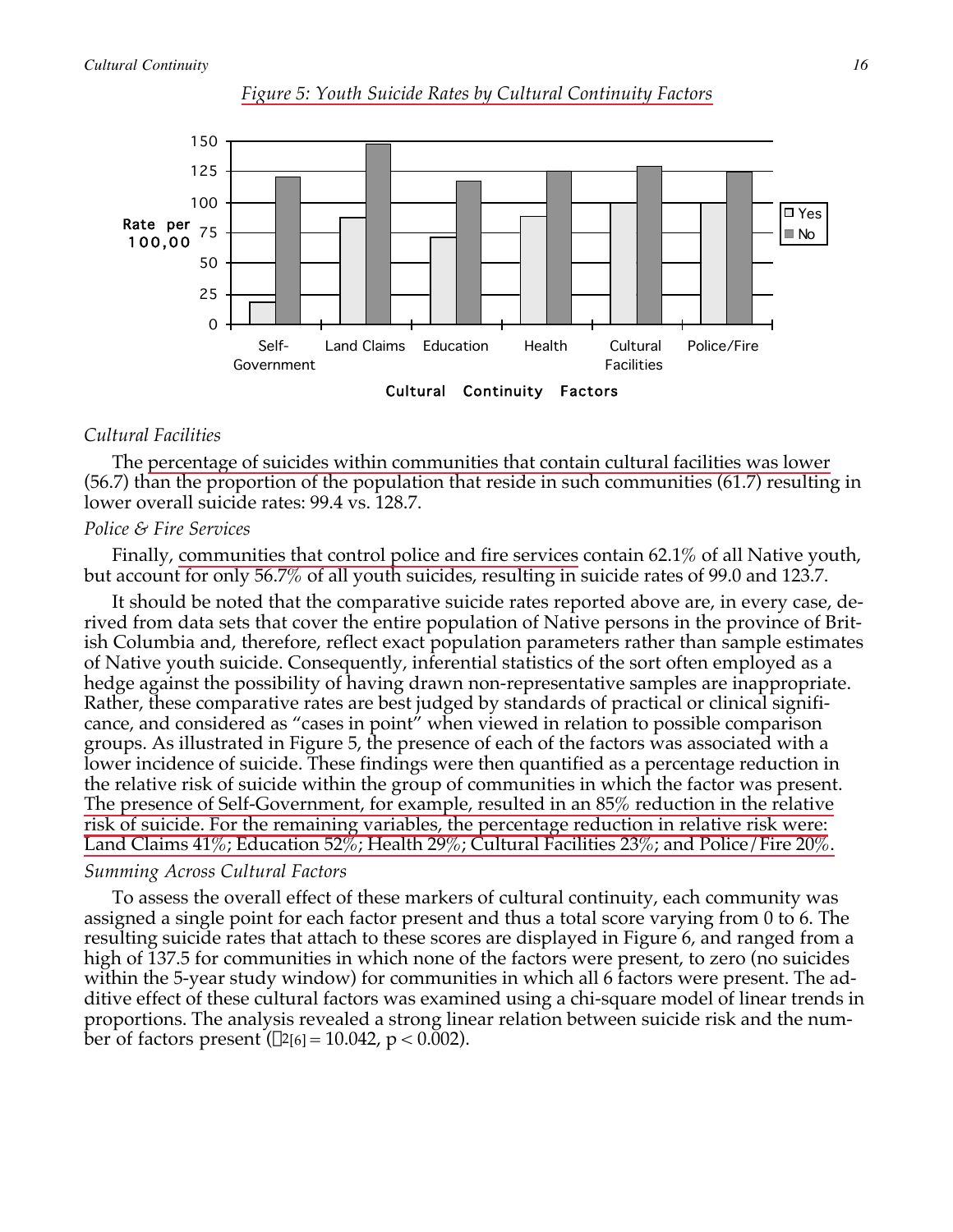

0 1 2 3 4 5 6 Total Number of Cultural Factors Present



Taken together, these results are abundantly clear: First Nations communities vary dramatically in the rates of youth suicide that they evidence, and these differences are strongly and clearly associated with a group of predictor variables or protective factors meant to index the degree to which different bands are engaged in community practices that work to help preserve and restore their Native cultures.

### **CONCLUSION**

Our aim in the present research report has been to demonstrate that the risk of suicide in First Nations youth is strongly associated with the ways in which these young persons undertake to construct and defend a sense of identity that allows them to survive as continuous or numerically identical persons despite often dramatic individual and cultural change. The evidence in favor of this view has unfolded in three steps, which we now briefly retrace by way of conclusion.

We began by focusing attention on what is presently understood about the place of selfcontinuity in the normal identity formation process and by detailing how young persons ordinarily progress through a common sequence of increasingly adequate self-continuity warranting practices. While we hold out some hope that this normative account of the developmental process, in which children come gradually and by degrees to a mature view upon the matter of self-continuity, might be of interest to developmentalists of almost any persuasion, nothing about this developmental course is directly concerned with the problem of youth suicide. The link that we have worked to forge between self-continuity and suicide hinges on the argument that young persons could, in the usual course of things, find themselves in awkward transitional moments during which they are especially vulnerable to acting upon selfdestructive thoughts—a view that finds empirical support in the fact that actively suicidal adolescents are unique in their inability to offer reasons as to how they or anyone else could lay claim to any form of self-continuity whatever (Chandler & Ball, 1989). Leaving aside, at least for the moment, the potential utility of this methodology for singling out those individual young persons who might be at immediate risk of self-harm, such evidence goes some distance toward explaining why it is that young persons, whose lives seem so full of promise, are so tragically and disproportionately prone to acts of self-destruction.

While all young persons can be expected to encounter moments of heightened risk during transitions from one self-continuity warranting practice to the next (Ball & Chandler, 1989; Chandler & Ball, 1989; Boyes & Chandler, 1992), certain groups of young people, our evidence suggests, find the period of adolescence and young adulthood more dangerous than do others. The sharply elevated rates of suicide shown here to characterize some groups of First Na-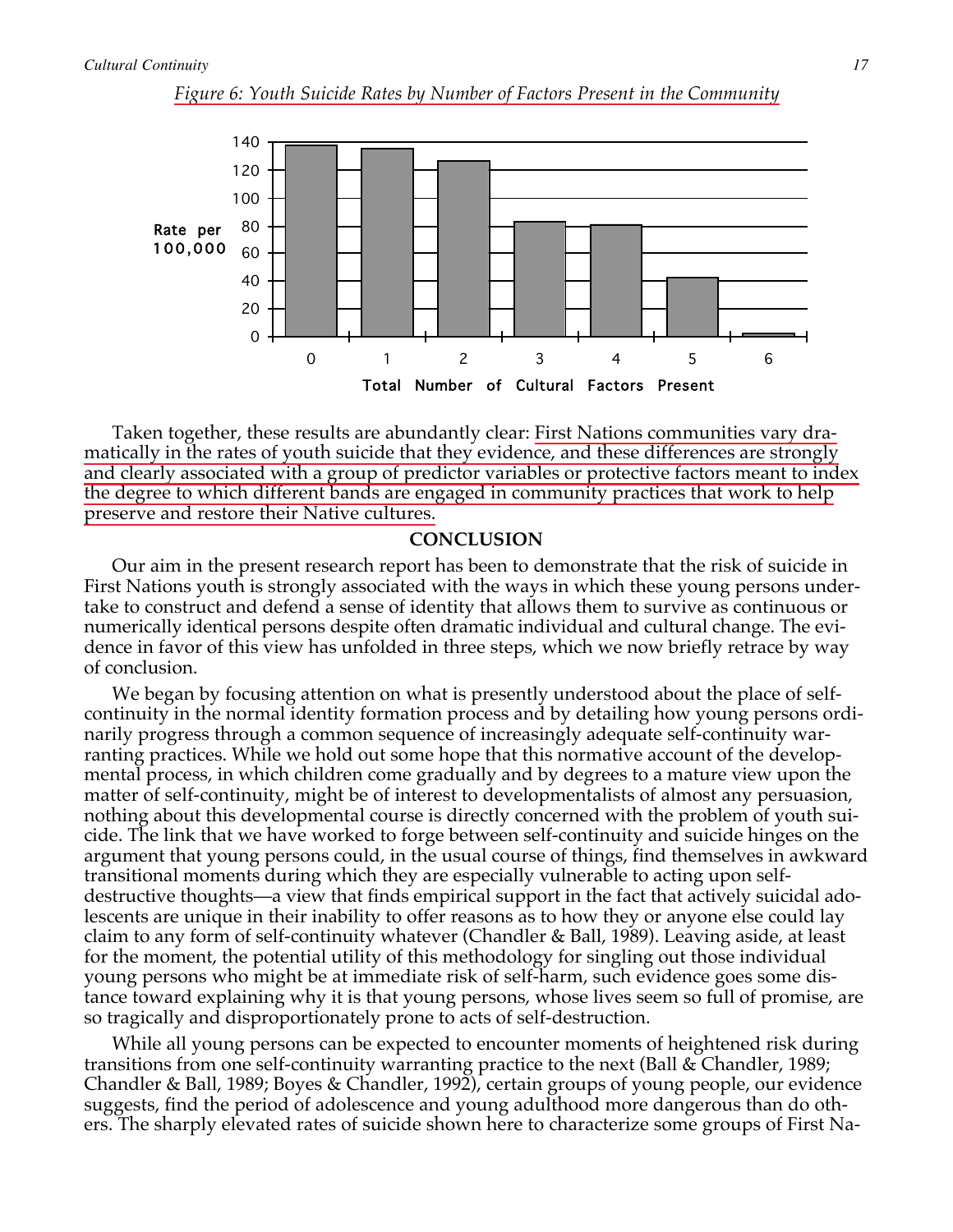tions youth constitute a clear instance of such group differences in relative risk. In our efforts to account for these differences, we worked to navigate around those often circular suggestions that youth suicide is the result of depression, or social isolation, or other personal or interpersonal factors that sometimes accompany (but poorly predict) suicidal behaviors, by searching more directly for possible connections between personal and cultural continuity. In doing so, we struggled to avoid the familiar traps of stereotypy and blame casting by first bringing out the variability in youth suicide rates that characterize different aboriginal communities, and then by working to identify possible protective factors against suicide contained within the various efforts of BC's First Nations communities to preserve and promote a sense of cultural continuity in their members.

The first of these demonstrations served to make clear that the much-publicized fact that youth suicide is more frequent among BC's First Nations is, at best, a statistical generalization that threatens to obscure the real variability in suicide rates between various native communities. In the present study, a total of 111 bands, containing just under half of all BC Native youth, experienced no youth suicides at all in a 5-year period. The simple but sovereign truth to be found in this variability in rates is that suicide among First Nations youth cannot be explained simply by pointing to those factors that serve to distinguish aboriginal from all nonaboriginal people. To be of real value, any candidate explanation of these findings must offer some conceptual means of accounting for both this within- and between-group variability, by presenting followable reasons as to how some First Nations communities have managed to do such a remarkably good job of insulating their members from any increased risk of suicide.

Our second set of findings—meant to demonstrate that some important measure of the variability in suicide rates across Native communities is associated with their different efforts to restore and rebuild a sense of cultural continuity—constitute what we hope is a step in the right direction of searching out variables that not only have some explanatory power, but also admit to some degree of potential for change. Each of the six markers of cultural continuity employed here was found to be associated with a clinically important reduction in the rate of youth suicide. Similarly, an overall index created by summing across these different cultural factors proved to be strongly and significantly associated with reduced suicide rates (e.g., the observed 5-year suicide rate fell to zero when all six of these protective factors were in place in any particular community). Taken together, these findings offer strong support for the contention that such protective factors not only help to define the structural parameters of cultural-continuity, but also constrain the form of all counterpart solutions to the self-continuity problem that must be worked out on a more personal level.  $\bigcirc$ 

In addition, we have every reason to suspect that our particular collection of marker variables is only a subset of what is undoubtedly a much larger array of such protective factors, the promotion of which may also hold real promise of reducing the epidemic of youth suicide within First Nations communities. What, in our judgment, particularly recommends the set of variables selected for examination in the present study is that each of these protective factors are "plastic" insofar as they represent matters over which the communities in question are capable of exercising some measure of control. Is it of any real actionable benefit for First Nations people to be otherwise told, for example, that the frequency with which their children undertake to kill themselves varies as a direct function of the degree of poverty into which the community has fallen, or the extent to which their living conditions are sub-standard? If there were some immediate road leading out of such desperate circumstances it would have already have been taken. What is obviously required instead is some real handle on the problem of youth suicide that communities can successfully get hold of, and over which they can exercise some real control.

The clear message that is sent by the evidence brought out in this report is that the communities that have taken active steps to preserve and rehabilitate their own cultures are also those communities in which youth suicide rates are dramatically lower. It is possible, of course,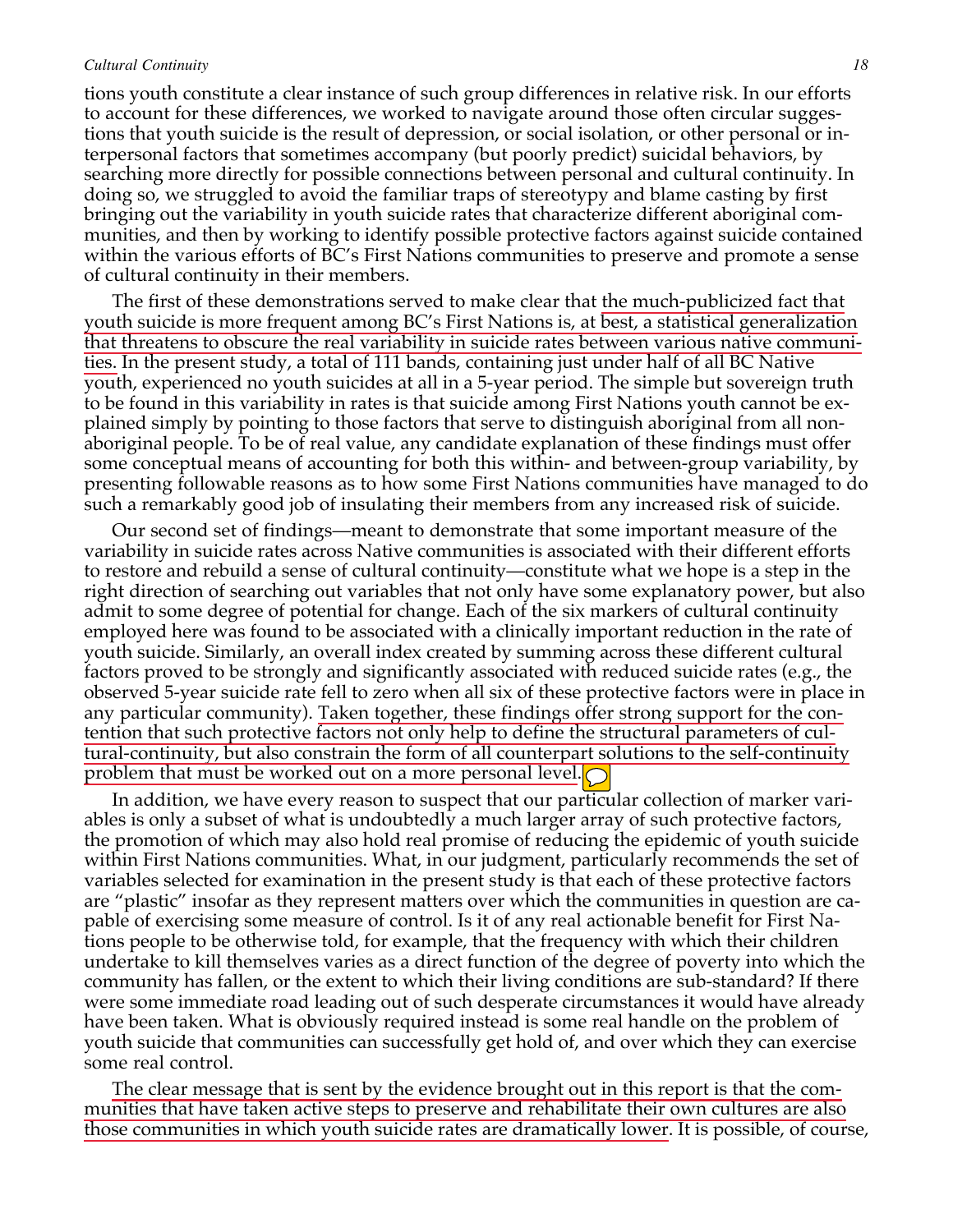that this close relation between community action and youth suicide is not causal, and that both are somehow due to some third thing, we know not what. The fact remains, however, that every band in BC that has taken all of the protective steps outlined in this report have a youth suicide rate of zero, whereas bands in which all of these community actions are missing have youth suicide rates that are 5 to 100 times the provincial average. Whatever the ultimate causal links, what this research teaches is where those interested in the problem of youth suicide might begin to look for workable solutions.

Where all of this leaves us is with a deep conviction that a better understanding of the problem of suicide in First Nations communities can only be had by focusing attention on the interface between personal and cultural change. Toward that end, we have elected to concentrate our ongoing research efforts on better detailing the process of identity formation in First Nations youth. In brief, we are pursuing three new avenues of research. First, we are working to translate our current measures of self-continuity into other, more culturally sensitive, parallel forms. This has involved an attempt to both modify our existing procedures for measuring young peoples' understanding of their own and others' self-continuity, and to search out recurrent stories drawn from within the oral tradition of the First Nations to replace the Eurocentric narratives currently in use in this measurement approach. Second, we have begun the process of establishing just how it is that markers of cultural continuity, such as land claims litigation or control of health services, could ever work their way into the actual lives of particular adolescents. Here we intend to proceed along two simultaneous fronts: first by gathering new evidence on those actual community based activities that more explicitly match what are ordinarily thought of as "cultural" practices (e.g., language use, Native curriculum, rites of passage, etc.) and then marrying this data with accounts given by adolescents of the place of these cultural efforts within their own experience. Finally, we are also engaged in an effort to reconceptualize the possible meanings of self-continuity as they might differently unfold in the lives of young persons representative of Native and non-native culture. Coming to some better appreciation of these deep-running cultural differences is critical, we suggest, to understanding and hopefully reversing the trend toward steadily increasing suicide rates among First Nations youth.

#### **REFERENCES**

- Ball, L., & Chandler, M. J. (1989). Identity formation in suicidal and nonsuicidal youth: The role of selfcontinuity. *Development and Psychopathology*, *1*(3), 257-275.
- Barclay, C., & Smith, T. (1990). Autobiographical remembering and self-composing. *International Journal of Personal Construct Psychology*, *35*, 59-65.
- Boyes, M. C., & Chandler, M. J. (1992). Cognitive development, epistemic doubt and identity formation in adolescence. *Journal of Youth and Adolescence*, *21*(3), 277-304.
- Burd, M. (1994). *Regional analysis of British Columbia's Status Indian population: Birth-related and mortality statistics* : Division of Vital Statistics, British Columbia Ministry of Health and Ministry Responsible for Seniors.
- Cassirer, E. (1923). *Substance and Function*. Chicago: The Open Court Publishing Company.
- Chandler, M. J. (1994a). Adolescent suicide and the loss of personal continuity. In D. Cicchetti & S. L. Toth (Eds.), *Rochester symposium on developmental psychopathology: Disorders and dysfunctions of the self* (pp. 371-390). Rochester, NY: University of Rochester Press.
- Chandler, M. J. (1994b). Self-continuity in suicidal and nonsuicidal adolescents. In G. Noam & S. Borst (Eds.), *Children, youth and suicide: Developmental perspectives* (pp. 55-70). San Francisco: Jossey-Bass.
- Chandler, M. J., & Ball, L. (1989). Continuity and commitment: A developmental analysis of identity formation process in suicidal and non-suicidal youth. In H. Bosma & S. Jackson (Eds.), *Coping and self-concept in adolescence* (pp. 149-166). Heidelberg: Springer Verlag.